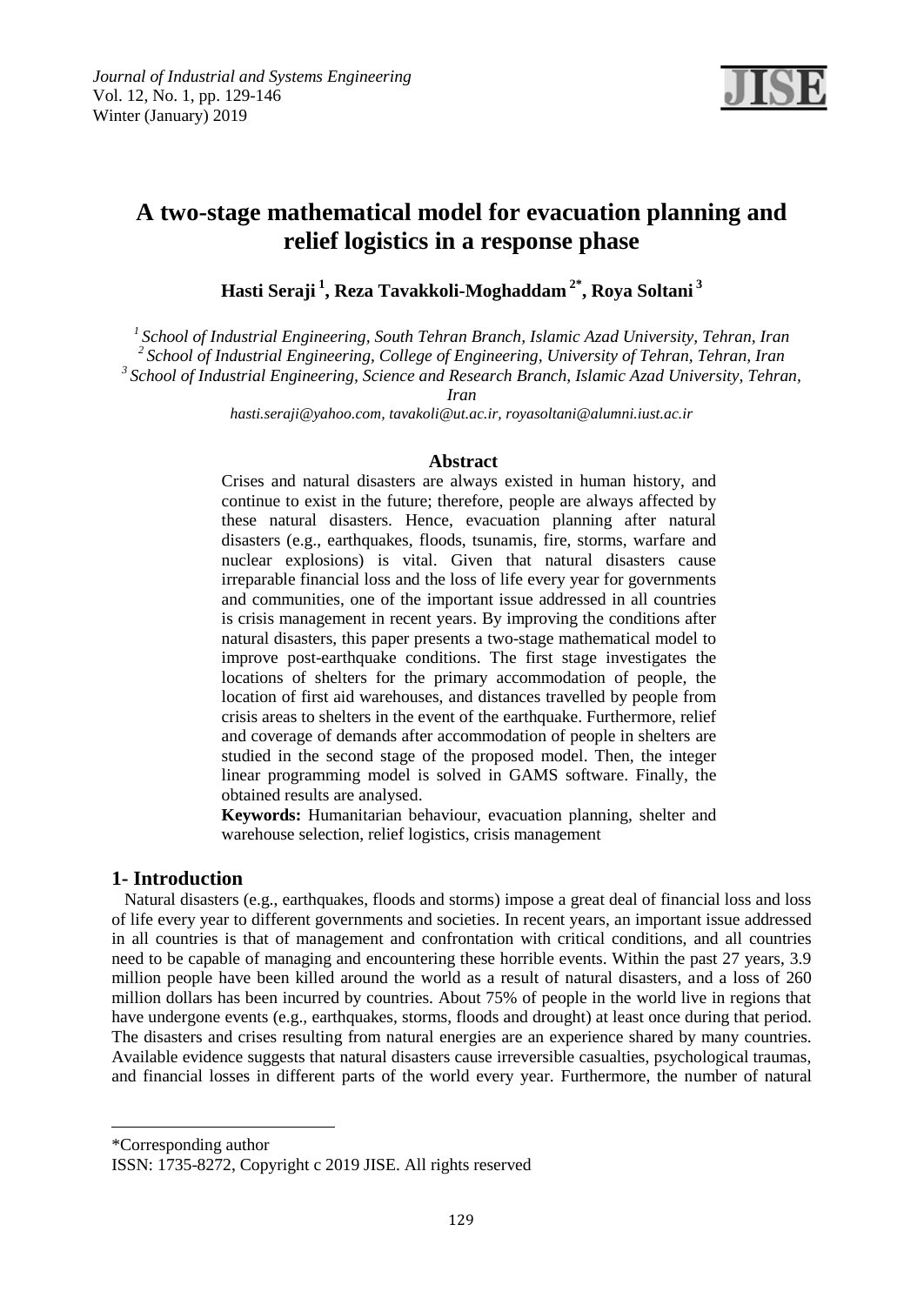disasters has had an upward trend rather than decreased over time. Reports provided from 2009 to 2017 indicate this dramatic increase (Natural disasters in the world have quadrupled, 2017).

 The comprehensive investigation of the consequences of natural disasters in the past demonstrates that more than half of these losses originate from the earthquakes. Over 1000 destructive earthquakes have occurred in 70 worldwide countries in the recent century. Table 1 shows that China, Japan, Iran, Turkey, India, Chile, Pakistan, and Guatemala are recognized as regions with the highest earthquake risks, associated with around 80 percent of the earthquakes that have occurred.

| No. | Year | Location | Magnitude | Loss of  | No. | Year | Location     | Magnitude | Loss of life |
|-----|------|----------|-----------|----------|-----|------|--------------|-----------|--------------|
|     |      |          | (Richter) | life     |     |      |              | (Richter) | (People)     |
|     |      |          |           | (People) |     |      |              |           |              |
| 1   | 1556 | China    | 8.1       | 830000   | 16  | 2005 | Pakistan and | 7.6       | 250000       |
|     |      |          |           |          |     |      | India        |           |              |
| 2   | 1908 | India    | 7.9       | 300000   | 17  | 2008 | China        | 7.8       | 87600        |
| 3   | 1908 | Italy    | 7.5       | 120000   | 18  | 2010 | Haiti        | 7         | 316          |
| 4   | 1920 | China    | 7.5       | 180000   | 19  | 2010 | Chile        | 8.8       | 500          |
| 5   | 1923 | Japan    | 8.3       | 143000   | 20  | 2011 | Turkey       | 7.2       | 600          |
| 6   | 1927 | China    | 8.3       | 200000   | 21  | 2011 | Tokyo        | 8.5       | 16000        |
| 7   | 1939 | Chile    | 8.3       | 30000    | 22  | 2012 | Iran         | 6.4       | 300          |
| 8   | 1970 | Peru     | 7.8       | 66000    | 23  | 2013 | Pakistan     | 7.7       | 825          |
| 9   | 1976 | China    | 8.1       | 255000   | 24  | 2014 | China        | 6.3       | 600          |
| 10  | 1976 | Austria  | 7.6       | 24000    | 25  | 2015 | Nepal        | 7.8       | 8000000      |
| 11  | 1988 | Armenia  | 7         | 45000    | 26  | 2015 | Afghanistan  | 6.8       | 400          |
| 12  | 1990 | Iran     | 7.7       | 50000    | 27  | 2016 | Ecuador      | 7.8       | 650          |
| 13  | 1999 | Turkey   | 7.4       | 17000    | 28  | 2016 | Italy        | 6.2       | 300          |
| 14  | 1999 | Taiwan   | 7.3       | 12400    | 29  | 2017 | Mexico       | 7.1       | 369          |
| 15  | 2004 | Iran     | 6.5       | 40000    | 30  | 2017 | Iran         | 7.2       | Unspecified  |
|     |      | (Bam)    |           |          |     |      | (Kermanshah) |           |              |

**Table 1.** Statistics related to the world's most important earthquakes

 The statistics obtained during the past years demonstrate that the number of events has dramatically increased, about six times higher than in 1980. At least three human factors have been identified by experts as the most important reasons for the increase in the number of natural disasters (Monthly earthquake statistics in Iran, 2017). Economic losses at the national level and secondary psychological and sociological effects are the results of the damage to products and destruction of food materials, disruption of flows production, disruption of the ordinary flow of life, destruction of livelihood status, disruption of the ordinary process of providing necessary services, damage to infrastructures and governmental systems. All these items require disaster management in all countries as an important issue in the recent years. Disaster management can be regarded as a series of regulations defined for mitigation of or confrontation with the probable hazards of any natural or unnatural crisis. It is of great importance to plan evacuation after the occurrence of the natural disaster (e.g., earthquake). Evacuation planning includes a large number of items, such as evacuation routing, different types of required vehicle for evacuation, evacuation scheduling, routing, allocation, distribution of required relief supplies, and reliability of routes. Given the type of event and priorities, there are different types of evacuation, methods of relief provided for the location of the event, and demands and durations of evacuation.

 One of the most important issues is to study earthquakes and consider the necessities required encountering it. Therefore, two phases, namely preparedness and response are examined in this research in a disaster management system when the earthquake occurs. The present research is focused on the location of shelters and warehouses in the event of an earthquake, since shelters hold the necessary conditions and criteria, and people travel the shortest distances to take the shelters. Furthermore, a new two-stage model is presented in this research in order to cover people's demands after they take refuge in the selected shelters. Moreover, cost statements (e.g., travel and idle vehicle costs) are considered in the objective function of the proposed model.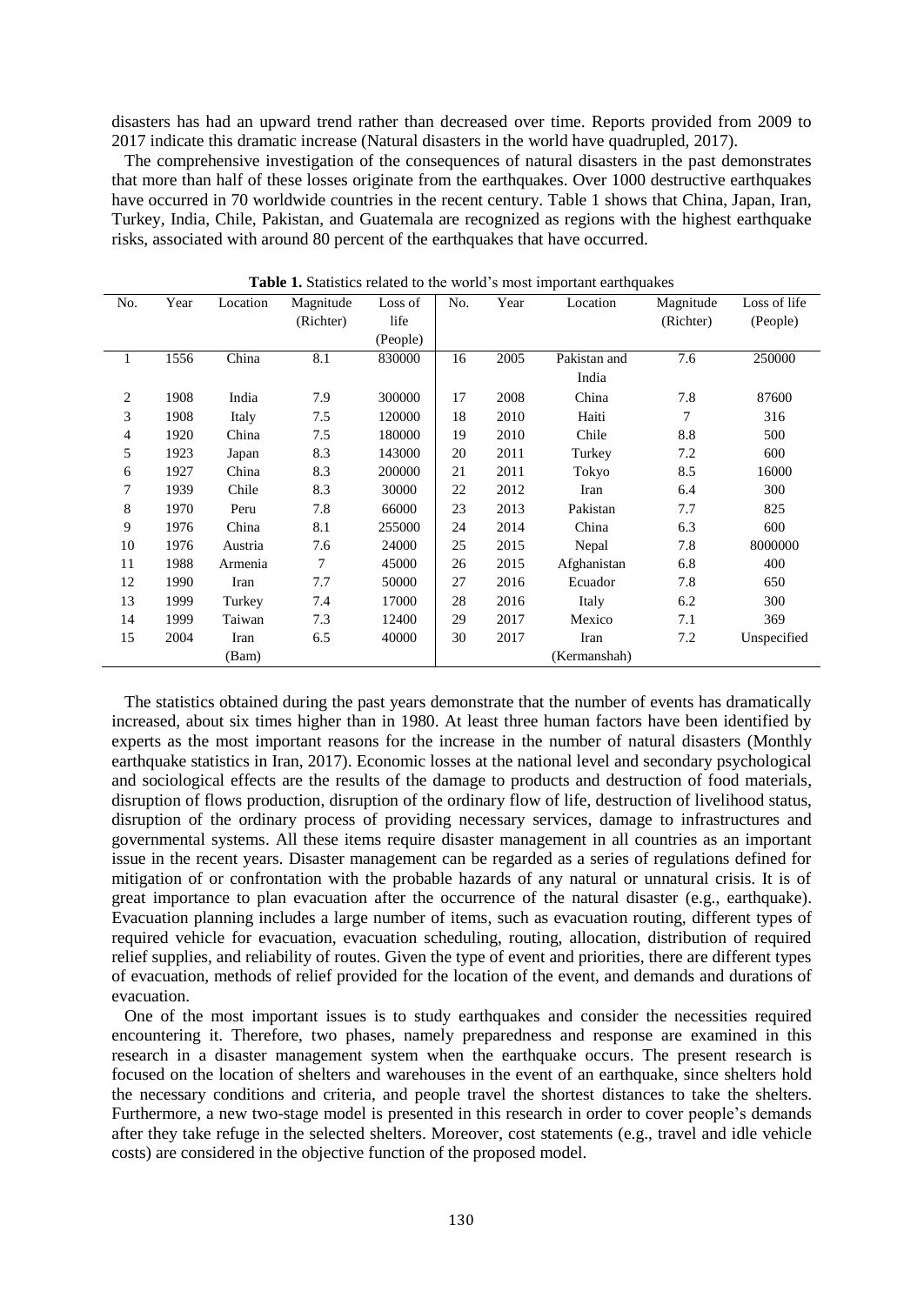The remainder of the paper is organized as follows. The theoretical foundations of the study and the literature on the topic are examined in section 2. Section 3 is dedicated to the introduction of the proposed two-stage mathematical model. Data analysis and computational results are presented in section 4. The conclusions and suggestions for future studies are provided in section 5.

#### **2- Literature review**

 At the beginning of this section, some notions in this research area are defined. A particular case is referred to an event caused by an external agent (e.g., nature or man) unpleasantly affecting people's lives and environment (or the environment without people), in which the consequences lead at later stages to a crisis and eventually to a disaster. The step following an event is an accident, which is actually a horrible occurrence striking several aspects of people's lives and environment. Extension of an accident is considered as one of the factors causing a crisis, which causes naturally, by man, or suddenly and increasingly. It also imposes difficulties on the society that requires emergency, substantial, and extraordinary measures to be eliminated Tavakkoli and Razmi (2012).

 International City/County Management Association has defined and classified cyclic crisis management as follows:

- Mitigation: a series of long-term measures taken for reduction or elimination of hazards of natural and technological disasters in order to save people's lives and property,
- Preparedness: a series of measures taken to increase operational capability and facilitate effective reaction against an event that may occur in future,
- Response: a series of measures taken during or after the occurrence of an event to save people's lives and minimize damage to their property,
- Recovery: a series of long-term measures taken for regaining facilities Rahnavard and Mohammadpour (2013).

 Following, the studies available in the research area are examined. Rahman and Smith (2000) presented a review article in the area of location and allocation in planning health service development in developing countries, where health care has been unavailable due to geographical weakness. Balcik et al. (2010) studied the earlier research on coordination of humanitarian measures, and described the coordination in the current measures in relief and humanitarian aid. Mete and Zabinsky (2010) presented a crisis management optimization approach for storage and distribution of medical materials problem. The proposed two-stage model addresses the warehouse location at the first level and transportation planning at the second one. Li et al. (2011) studied a logistic model for relieving people with goods in conditions following natural disasters considering goods prioritization. They considered multiple periods, multiple vehicles, and multiple strategies in their study. Bish et al. (2014) presented a model of emergency evacuation in critical conditions for planning and utilizing in order to minimize hazard. They classified the hazards into two groups: 1) evacuation hazard in critical conditions and 2) patient transportation hazard.

 Lin et al. (2012) investigated the location of temporary warehouses around the crisis area considering transportation equipment and logistics resources and utilization. Chen et al. (2012) studied the effectiveness of supply chain line recovery strategies lost as a result of the occurrence of unanticipated disasters. Yushimito et al. (2012) studied the specification of a limited number of distribution centers to investigate short response time for relief from natural disasters considering social costs. Zanjirani Farhani et al. (2012) conducted a review study of covering problems due to their ever-increasing application, particularly in real-world problems. Afshar et al. (2012) studied integrated supply chain logistics in relief operations in their research given the importance of resource and staff transportation for maximization of real-time covered population and reduction of operating cost in conditions following natural disasters. Edrissi et al. (2013) presented a formulation for coordination in the problem of retrofitting organization planning in vulnerable regions.

 Najafi et al. (2013) proposed a multi-objective, multi-article, and multi-period stochastic model for logistics management. The model includes consideration of goods and people for the confrontation with an earthquake. Barzinpour et al. (2014) studied natural disasters to locate a two-stage relief chain. Abounacer et al. (2014) presented a model with three contradictory objectives to determine the number and locations of humanitarian aid distribution centers in the disaster area. The objectives include minimization of the total time required for transportation of the demanded products from the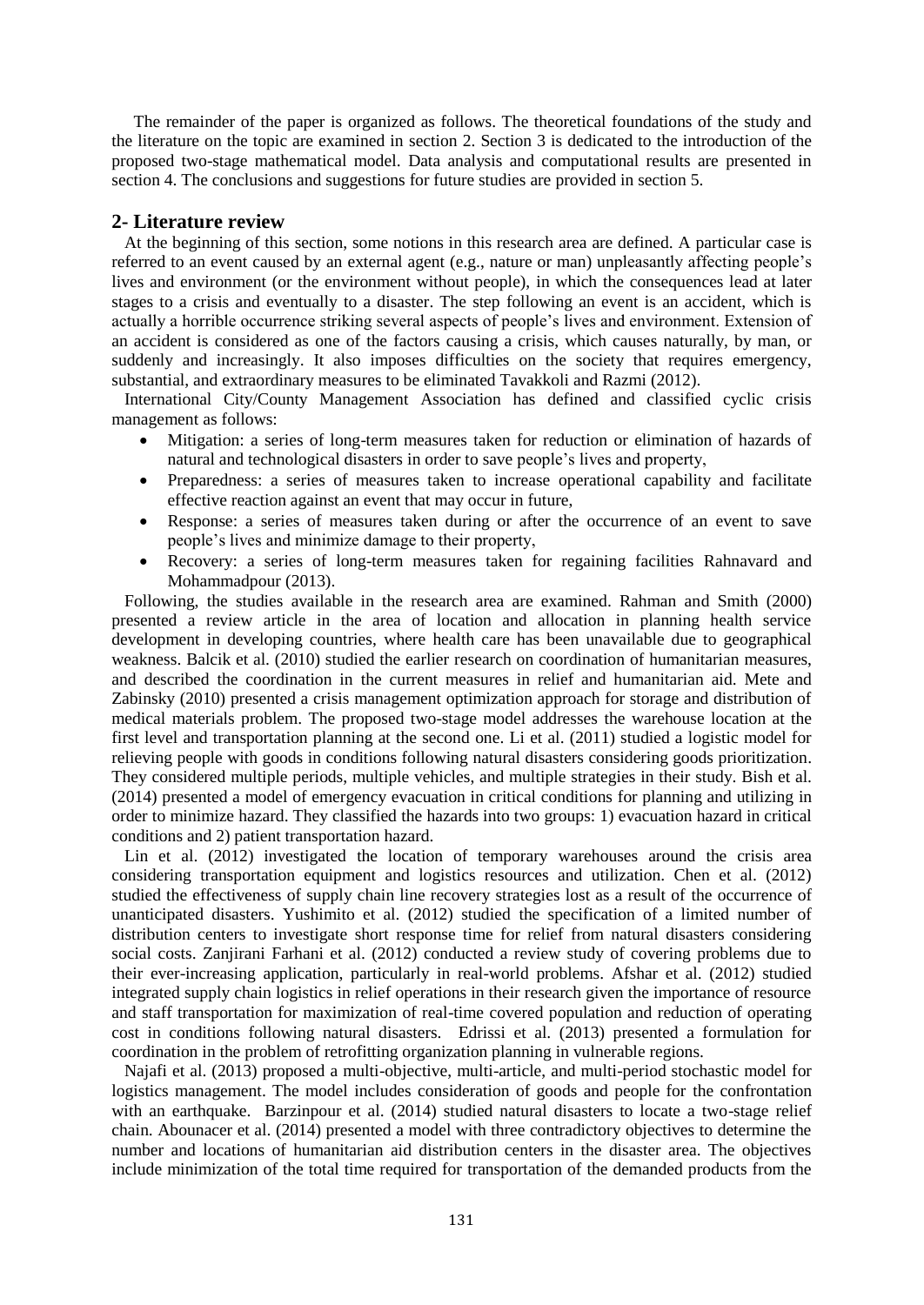distribution centers to the demand points, the number of factors required for selection of distribution centers, and the number of uncovered demands. Goerigk et al. (2014) investigated the problem of evacuating an urban area considering different aspects of evacuation (separately). Having studied the previous research, Wang and Sum (2014) investigated four aspects of evacuation (i.e., population, evacuation modeling, evacuation decision-making, and evacuation risk assessment). Goerigk et al. (2015) investigated bus fleet scheduling for evacuation of people from the endangered area before the occurrence of a disaster. Nappi et al. (2015) investigated important criteria and aspects using a multivariate model for hazard management, particularly in regard to transferring people and sheltering the injured population temporarily. They also identified the qualitative and quantitative aspects and expressed them as ten criteria.

 Bayram and Souza (2015) developed an optimization model for the location of shelters and the allocation of evacuation zones to the closest shelters to minimize the evacuation time. Ng et al. (2015) studied planning for the evacuation of populations of the sick and the weak and the differences between these two groups of people in the time required for evacuation. Li et al. (2015) investigated congestion in unpredictable events. Since evacuation routes are often prone to congestion, this research has led to the development of a primary model of crowd movement along evacuation routes and accurate analysis of population density. Chen et al. (2015) studied the effect of unpredicted events on supply chain members. Khayal et al. (2015) presented a novel model for temporary facility distribution planning for reaction in emergency conditions and specification of temporary facility distribution and resource allocation in such conditions.

 Kılcı et al. (2015) addressed shelter location by considering people's need for shelter after the occurrence of natural disasters. Shahparvari et al. (2016) presented a multi-objective integer programming model for investigating the reliability of the routes available for evacuation and collection of people from the crisis area to the predetermined locations, i.e. shelters. Cavdur et al. (2016) addressed the allocation of local facilities and equipment as a temporary response to natural disasters and allocation of facilities for disaster relief operations upon the occurrence of an earthquake. Wood et al. (2016) investigated pedestrian evacuation in regard to tsunami hazards and prioritization of densely populated areas. Bellomo et al. (2016) studied people's behavior and disaster management in abnormal conditions. Goerigk et al. (2018) investigated hybrid optimization problems using the solution ranking method and determining solution robustness. Rabbani et al. (2018) studied hospital evacuation under uncertainty conditions. The purpose of this research is to simultaneously minimize the total evacuation time and the total weight of patients not evacuated in each period, where patients in critical conditions are prioritized. Pillac et al. (2016) in fact investigated the problem of evacuation process and evacuation plan optimization because evacuation planning and scheduling is a fundamental aspect of disaster management and national security.

 Vermuyten et al. (2016) studied optimization models for the pedestrian evacuation problem, pedestrian behavior, and population dynamicity. Wang et al. (2016) predicted evacuation planning by considering peripheral restrictions and scenarios based on travel time and capacity. Yilmaz et al. (2016) presented a multi-objective decision-making model for the location of disaster response centers. Saeidian et al. (2016) stated that the sufficient coverage of urban areas is an important issue, just as an important stage in earthquake management is to set up temporary relief centers to back up first aid in the short run. Trivedi et al. (2017) presented a hybrid multi-objective decision-making model for management of the location/relocation of projects based on the hierarchical process with a fuzzy theory. Pérez-Galarce et al. (2017) developed a flexible plan for the problem of locating shelters and allocating victims after a disaster using an optimization approach. Perrucci et al. (2016) investigated the increase in the global need for temporary dwelling due to the increase in the number of natural disasters. Duque et al. (2016) suggested that the number of casualties after natural disasters increases with a lack of clean water, food, shelter, and health care.

 Tavakkoli et al. (2008) studied the conditions of provision, preservation, and distribution of food in Bam County, having undergone an earthquake. Shoja Araghi et al. (2011) addressed the optimal location of disaster management bases. They also stated in their research that a point to be noted before construction of these relief bases is to investigate and select the geographic locations appropriate for the establishment of shelters. Ahmadi et al. (2013) presented a model of relief logistics with the mixed-integer nonlinear programming approach considering the destruction of transportation routes after the occurrence of an earthquake and the international standard time of relief using spatial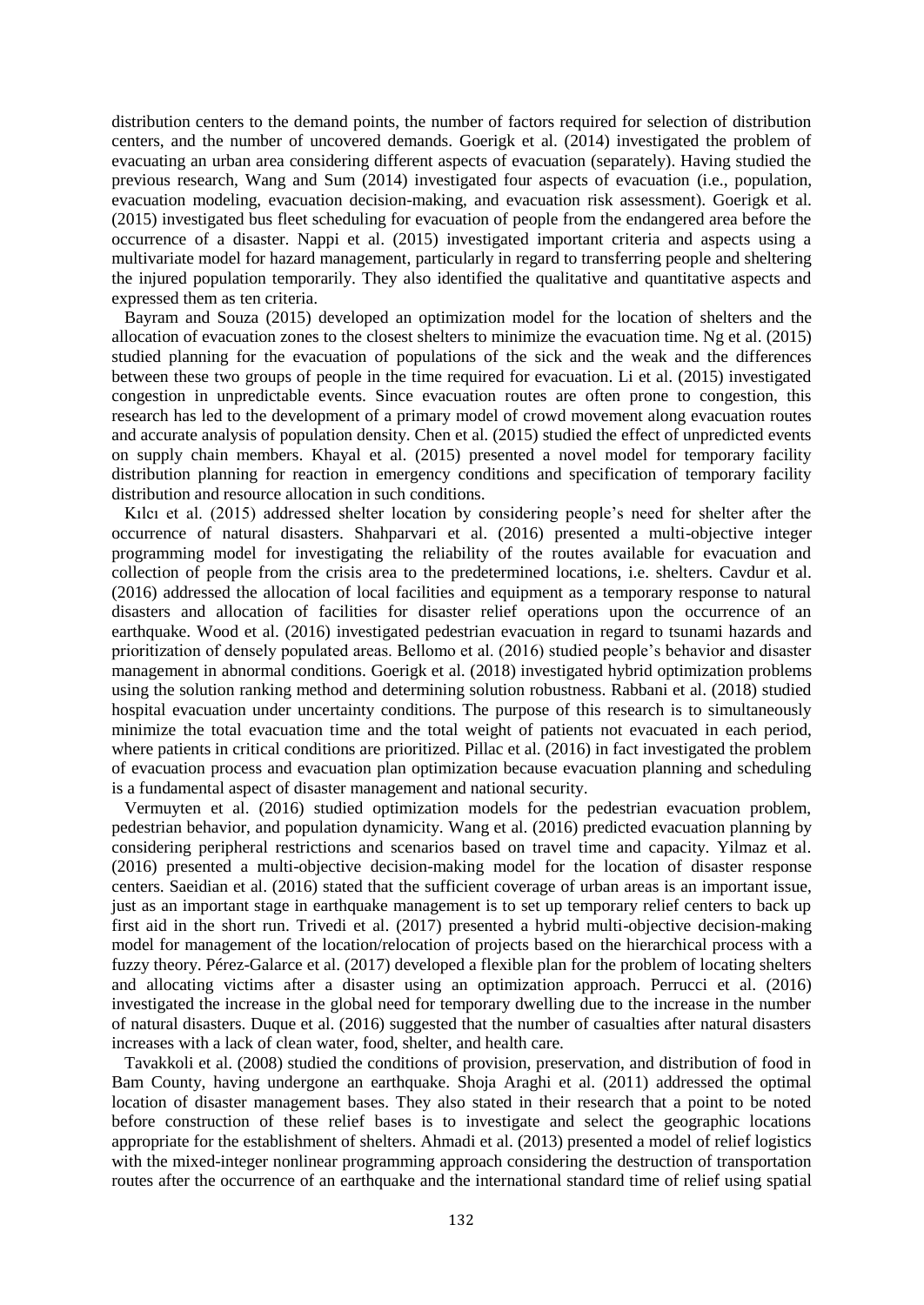information for the location of local centers for relief goods distribution and routing of transportation means. Mohammadi et al. (2014) collected the information required for the process of secure emergency evacuation in a practical case. Alinaghian et al. (2015) presented a relief vehicle routing model for covering tour routing in the affected area.

 Aalami et al. (2017) considered that at the time of disaster, people prefer to evacuate the critical area by foot and with their personal belongings. This personal equipment as a part of evacuation can increase the travel time. Allocation of the transportation resource in the emergency evacuation is studied since the personal requirement causes massive traffic and multiple accidents, which leads to road blockage. The aim is to find a method for the resource allocation in the evacuation process that is fair, reasonable, efficient, dynamic and consistent with incident circumstances. This research contains four important issues for evacuation, namely maximum output rate, minimum allocation time, maximum social welfare and fair allocation. In addition, a dynamic model is referred that is a change in an evacuated population parameters, travel time, disaster intensity, fleet size, etc.

 Boonmee et al. (2017) studied the problems before and after the disaster including location of distribution centers, warehouses, shelters, landfills and medical centers. They also categorized all humanitarian problems according to various modelling methods, different problems and considered the conditions before and after disaster. These problems were dwelled the location, maximum covering problem, minimum response time and minimum evacuation time, minimum time that contains: transportation time (or distance), fixed cost of facility, operational costs and costs of demands that are not investigated. They considered these four main problems as both deterministic and non-deterministic problems.

 Behl et al. (2018) reviewed 362 papers from 2011 to 2017, in which focuses on nine main issues in a supply chain interested by researchers. These main issues were humanitarian provisions, mathematical model, humanitarian supply chain characteristics, and essential resources for efficient management of the humanitarian operation. These papers have been categorized from different aspects, such as subject and quantity in different years.

Loree et al. (2018) investigated the location of distribution points for humanitarian provisions. The proposed model reduces the deprivation cost through determining location and distribution points and inventory allocation in human procurement, whose results in the costs have incurred by the survivors' non-availability to critical resources. They also considered facility and provision costs. This model allows demand points to receive service from different points, which is important under the conditions that inventory cannot cover a demand point. The proposed model optimizes distribution points and their location for determining and minimizing social costs considering different resources. Each point receives service from the closest distribution point in order to minimize the transportation and provision costs. Also, in this study, the shortage is considered so that a distribution point can receive service from every other distribution points if the distribution point has low inventory regardless of the distance.

 Xu et al. (2018) presented a multi-purpose model in location and shelter allocation problem for evacuation in the earthquake. According to the shelter site and their allocation as an important part of disaster management, a multi-objective model was presented and the objectives were as follows: total shelter number, total evacuation distance, evaluating weights of evacuation time and total shelter space. In this study, the model that contains candidate shelters, distributing population and assigning them to the shelters was investigated by using safety, capacity and investment evaluation. In this model, the first objective function was the total number of shelters and shelter area and the second objective function was the total evacuation distance and the weight of evacuation time. The presented model was implemented in Beijing, which results in 85 solution methods for the four objective functions of the considered problem and these methods were evaluated through different indices and factors.

#### **3- Description of the problem and mathematical model**

 Since natural disasters are unpredictable, organizations are obliged to provide the essential facilities by predicting the post-disaster conditions. For this purpose, a two-stage mathematical model is introduced for the location of shelters and warehouses and also the people allocation from the crisis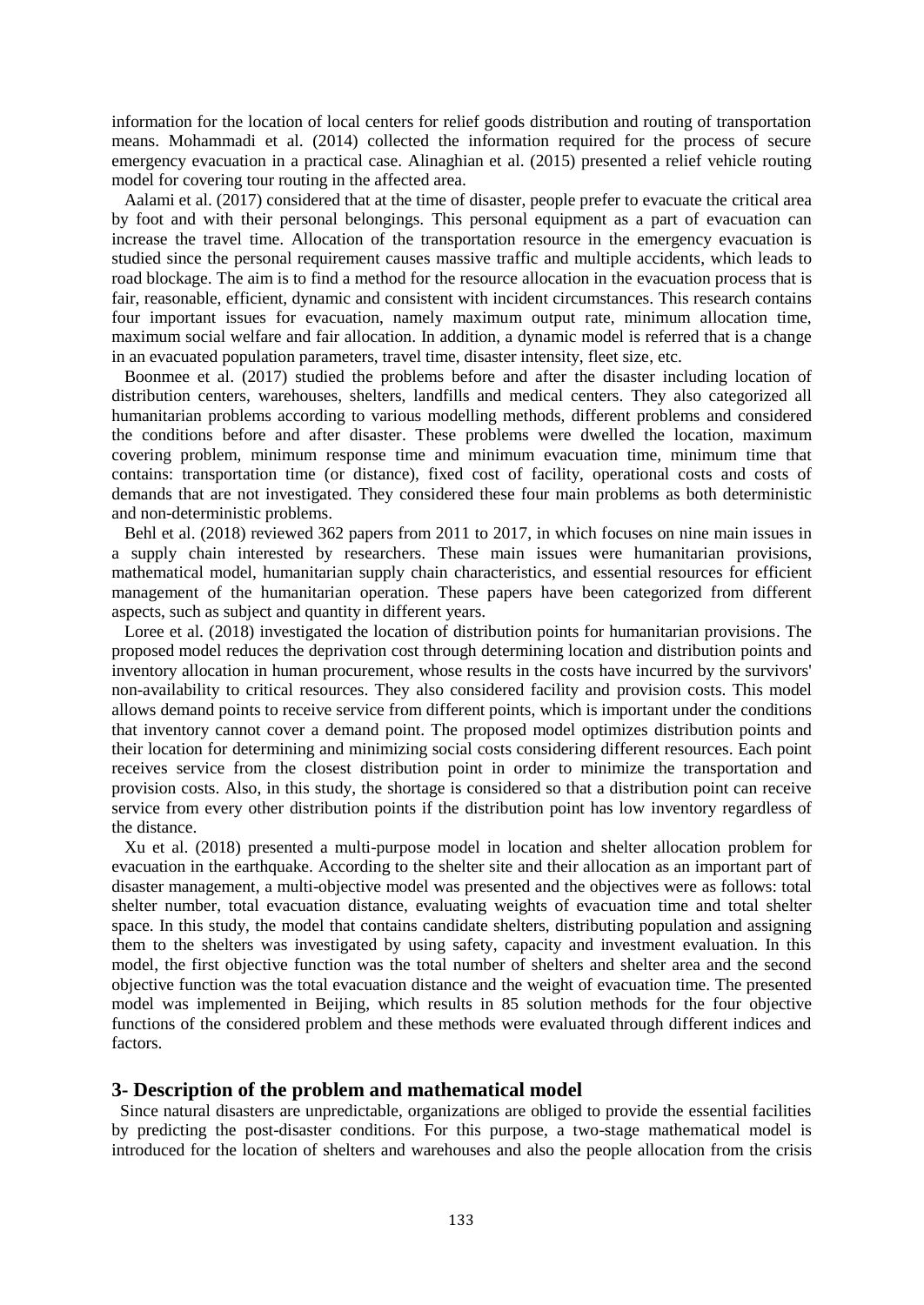area to the shelters. Demand coverage of shelters for relief in critical conditions is investigated here, and it is stated how people are relieved after being sheltered.

 This study represents an integrated model, which contains critical management before and after the disaster. In the first level, selection of shelters and warehouses before the disaster is carried out and in the second level, allocation of goods after the disaster is mentioned. In this model, shelters are selected considering the weight of criteria among candidate shelters and the closest warehouse is assigned to shelters. As a result, the distance between critical areas and shelters is minimized in times of disaster. The second level of model considers delivery cost with allowed delay, delivery cost with non-allowed delay, delivery cost of goods from warehouses to shelters and injustice cost in distributing goods. If there is a delivery with non-allowed delay, the goods are not delivered to people and injustice costs play the main role due to the intense reaction of people in times of disaster facing injustice, which worsen the critical conditions. Also, it considers the cost of idle vehicles in warehouses.

- There is no partial delivery in this problem. That is, people cannot attend warehouses themselves to receive goods, and a demand at any point is met only with a vehicle.
- People who need to be hospitalized are injured, and those who are cured as outpatients are considered as healthy people.
- The preparedness and response phases are studied in this research, and the others are excluded.
- There are two types of vehicles (i.e., buses and ambulances) for evacuation of people.
- Vehicles at the disposal of a warehouse are all the same with the similar capacity.
- The time of each voyage begins for distribution of goods at a warehouse and ends at a shelter.
- If goods are delivered with disallowed delay, they will not be received by people.
- Time ranges in this research are considered discrete.
- Warehouses are all the same with the similar capacity.
- The number of vehicles needed by a warehouse is pre-determined.
- Points selected for construction of shelters are optimal ones selected from among the introduced candidate points.

 Following, we describe the sets, indices, parameters, decision variables, objective functions, and constraints in the model.

### **3-1- Sets and indices**

| J                | Set of crisis areas                                                                  |
|------------------|--------------------------------------------------------------------------------------|
| K                | Set of routes                                                                        |
| $k_{ii}$         | Set of numbers of routes between crisis area $j$ and shelter $i$                     |
| $k_{pi}$         | Set of numbers of routes between warehouse $p$ and shelter $i$                       |
| $\overline{O}$   | Set of vehicle types required for evacuation of people from crisis areas to shelters |
| $\boldsymbol{P}$ | Set of warehouse                                                                     |
| I, I', I''       | Set of shelter                                                                       |
| m                | Type of vehicles required for evacuation of people from crisis areas to shelters     |
| $\boldsymbol{p}$ | Warehouses                                                                           |
| i, i'            | <b>Shelter</b>                                                                       |
| $\dot{J}$        | Crisis area                                                                          |
| $k_1$            | Route between crisis areas and shelters                                              |
| $k_{2}$          | Route (arc) between warehouses and shelters                                          |
| $\boldsymbol{n}$ | Type of goods                                                                        |
| l                | Vehicle counter for transportation of goods from warehouses to shelters              |
|                  | Time                                                                                 |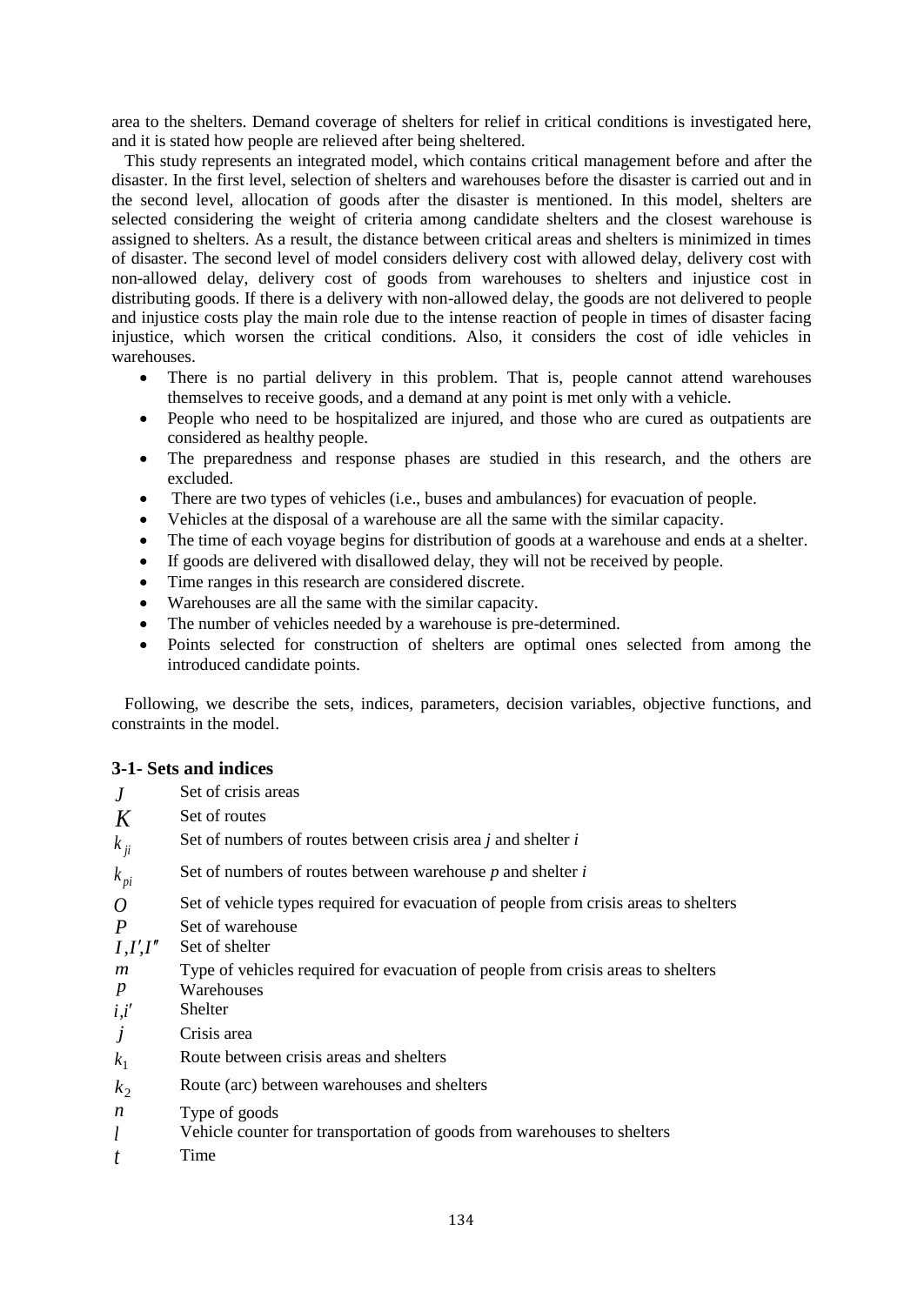### **3-2- Parameters**

| $Cap_i$                         | Capacity of shelter <i>i</i>                                                                                                                          |
|---------------------------------|-------------------------------------------------------------------------------------------------------------------------------------------------------|
| $p_n$                           | Cost of penalty for delivery of goods to shelters with allowed delay                                                                                  |
| $c_m$                           | Capacity of vehicle $m$                                                                                                                               |
| $\mu$                           | Total number of temporary warehouses                                                                                                                  |
| $a_n$                           | Unit weight of goods $n$                                                                                                                              |
| $b_n$                           | Unit volume of goods $n$                                                                                                                              |
| $\omega$                        | Maximum shipment weight capacity of each truck                                                                                                        |
| $\bm{F}$<br>E                   | Maximum shipment volume capacity of each truck<br>Maximum number of shelters that can open, given administrative, financial, and other<br>issues      |
| $\boldsymbol{N}$                | Minimum number of warehouses allocated to each shelter                                                                                                |
| N'                              | Maximum number of warehouses allocated to each shelter                                                                                                |
| $fp_n$                          | Cost of penalty for delivery of goods to shelters with disallowed delay                                                                               |
| $p_{\text{health}}$             | Probability that people are healthy                                                                                                                   |
| $U_n^p$                         | Amount of an article of type $n$ available at warehouse $p$                                                                                           |
| $d_{\scriptstyle\it jik}$       | Distance from crisis area $j$ to shelter $i$ on route $k$                                                                                             |
| $d_i^{health}$                  | Distance from shelter $i$ to the closest healthcare center                                                                                            |
| <b>DistRoad</b><br>$d_i^{road}$ | Maximum allowed distance from the shelter to the main road<br>Distance from shelter $i$ to the main road                                              |
| Jp                              | Cost of parked vehicles in warehouses                                                                                                                 |
| <b>DistHealt</b><br>$W_1$       | Maximum allowed distance of a shelter to a healthcare center $h$<br>Weight of people's dissatisfaction cost upon delivery of goods with allowed delay |
| $W_2$                           | Weight of people's dissatisfaction cost upon delivery of goods with disallowed delay                                                                  |
| $W_3$                           | Weight of travel cost from warehouses to shelters                                                                                                     |
| $W_4$                           | Weight of injustice cost in the distribution of goods                                                                                                 |
| $d_{pi}$                        | Distance between warehouse $p$ and shelter $i$                                                                                                        |
| <b>Distance</b>                 | Maximum allowed distance that people can travel from a crisis area to arrive at a<br>shelter                                                          |
| $\alpha$<br>$\beta$             | Minimum number of people required for the alternative candidate shelter to open<br>Threshold value percentage for a shelter to open                   |
| $Demand_i$                      | Total demand of crisis area $j$ for evacuation                                                                                                        |
| $Q_j$                           | Number of vehicles to be evacuated from crisis area $j$                                                                                               |
| $\boldsymbol{c}_k$              | Cost of travel from warehouses to shelters                                                                                                            |
| $\mathcal{L}_{p}$               | Total number of vehicles at the disposal of a warehouse (traveling or parked vehicles)                                                                |
| $t_{kli}^p$                     | Time of travel from warehouse $p$ on route $k$ to shelter $i$ with the $l$ -th vehicle                                                                |
| t <sub>2</sub>                  | Allowed delay for delivery of goods from warehouses to shelters                                                                                       |
| $t_3$                           | Disallowed delay for delivery of goods from warehouses to shelters                                                                                    |
| T                               | Available time period                                                                                                                                 |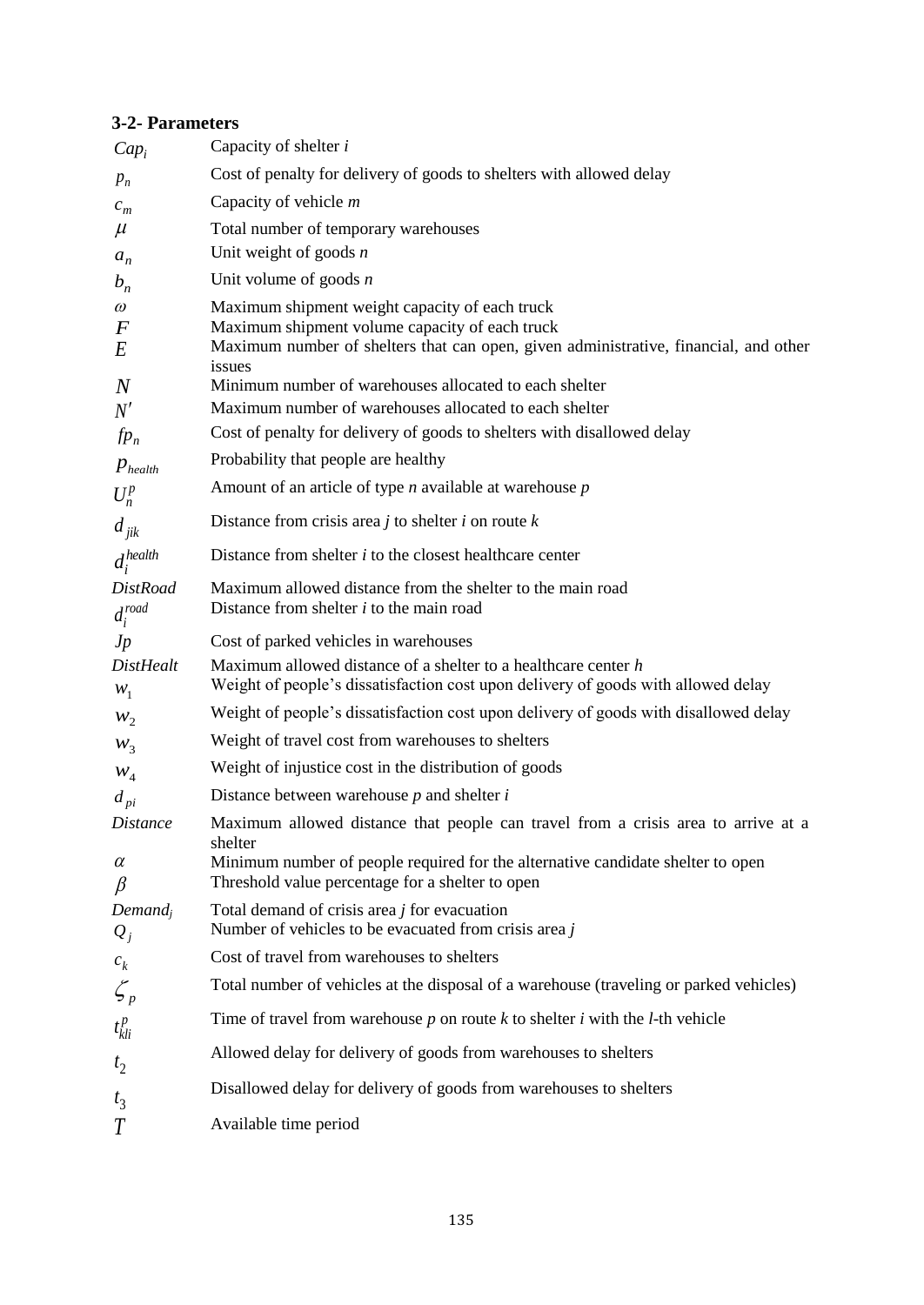# **3-3- Decision variables**

| $S_i$                            | Cost of shelter $i$ dissatisfaction                                                                                                              |
|----------------------------------|--------------------------------------------------------------------------------------------------------------------------------------------------|
| S<br>$W_{min}$                   | Cost of injustice in the distribution of goods<br>Minimum weight of a candidate site for shelter construction                                    |
| $\sigma_{\scriptscriptstyle{P}}$ | Number of available (parked) vehicles at warehouse $p$                                                                                           |
| $y_p$                            | 1 if warehouse $p$ is selected for the allocation of goods; and 0, otherwise                                                                     |
| $x_i$                            | 1 if site $i$ is selected for shelter construction; and 0, otherwise                                                                             |
| $v_{jik}$                        | Percentage of people that move from crisis area $j$ to shelter $i$ on route $k$                                                                  |
| $x_i^p$                          | 1 if demand point $i$ is allocated to warehouse $p$ ; and 0, otherwise                                                                           |
| $a_{jik}$                        | Number of vehicles available for transfer of people from crisis area j to shelter i on route $k$                                                 |
| $x_{niklt}^p$                    | Amount of goods of type <i>n</i> delivered for the demand of point $i$ from warehouse $p$ on voyage<br>k with the <i>l</i> -th vehicle at time t |
| $y_{jim}$                        | 1 if people are allocated from crisis area $j$ to shelter $i$ with a vehicle of type $m$ ; and 0,<br>otherwise                                   |
| $y_{klti}^p$                     | 1 if the <i>l</i> -th vehicle travels from warehouse $p$ to shelter $i$ on route $k$ at time $t$ ; and 0,<br>otherwise                           |

## **3-4- Bi-objective mathematical model**

The novel two-stage mathematical model is presented below:

$$
\text{Max } z = \sum_{i} x_i w_i \tag{1}
$$

Min 
$$
((\sum_{i\in I}\sum_{p\in P}d_{pi}x_i^p)+\sum_{p\in P}y_p)+\sum_{i\in I}\sum_{j\in J}\sum_{k\in k_1}d_{jik}v_{jik}
$$
 demand<sub>j</sub> (2)

s.t.

$$
W_{\min} \leq x_i W_i \quad ; \quad \forall i \in I \tag{3}
$$

$$
\sum_{m \in \sigma} \sum_{j \in J} \sum_{k \in k_1} y_{jim} v_{jik} Demand_j \le Cap_i x_i \quad ; \forall i \in I, k_1 \le k_{ji}
$$
\n
$$
(4)
$$

$$
d_i^{health} x_i \le DistHealth \quad ; \forall i \in I
$$

$$
d_i^{road} x_i \le Dist Road \qquad ; \forall i \in I \tag{6}
$$

$$
\sum_{j\in J} \sum_{m\in\sigma} \sum_{k\in k_1} y_{jim} v_{jik} \text{ Demond}_j \ge \beta x_i \text{Cap}_i \quad ; \ \forall i \in I, k_1 \le k_{ji}
$$
 (7)

$$
\frac{\sum_{j\in J}\sum_{m\in o}\sum_{k\in k_1}y_{jim}v_{jik} Demand_j}{Cap_i} - \frac{\sum_{j\in J}\sum_{m\in o}\sum_{k\in k_1}y_{jim}v_{ji'k}Demand_j}{Cap_i}
$$
(8)

$$
\leq \alpha + (1 - x_i) + (1 - x_{i'}) \quad ; \quad \forall i \in I \text{ , } i' \in I', i \neq i', (I, I' \in I''), k_1 \leq k_{ji}
$$
\n
$$
\sum_{i \in I} \sum_{k \in k_1} v_{jik} = 1 \quad ; \forall j \in J \text{ , } k_1 \leq k_{ji}
$$
\n
$$
(9)
$$

$$
\sum_{k \in k_1} v_{jik} \le \sum_{m \in \omega} y_{jim} \qquad ; \, \forall j \in J \, , \, \forall i \in I \, , \, k \le k_{ji}
$$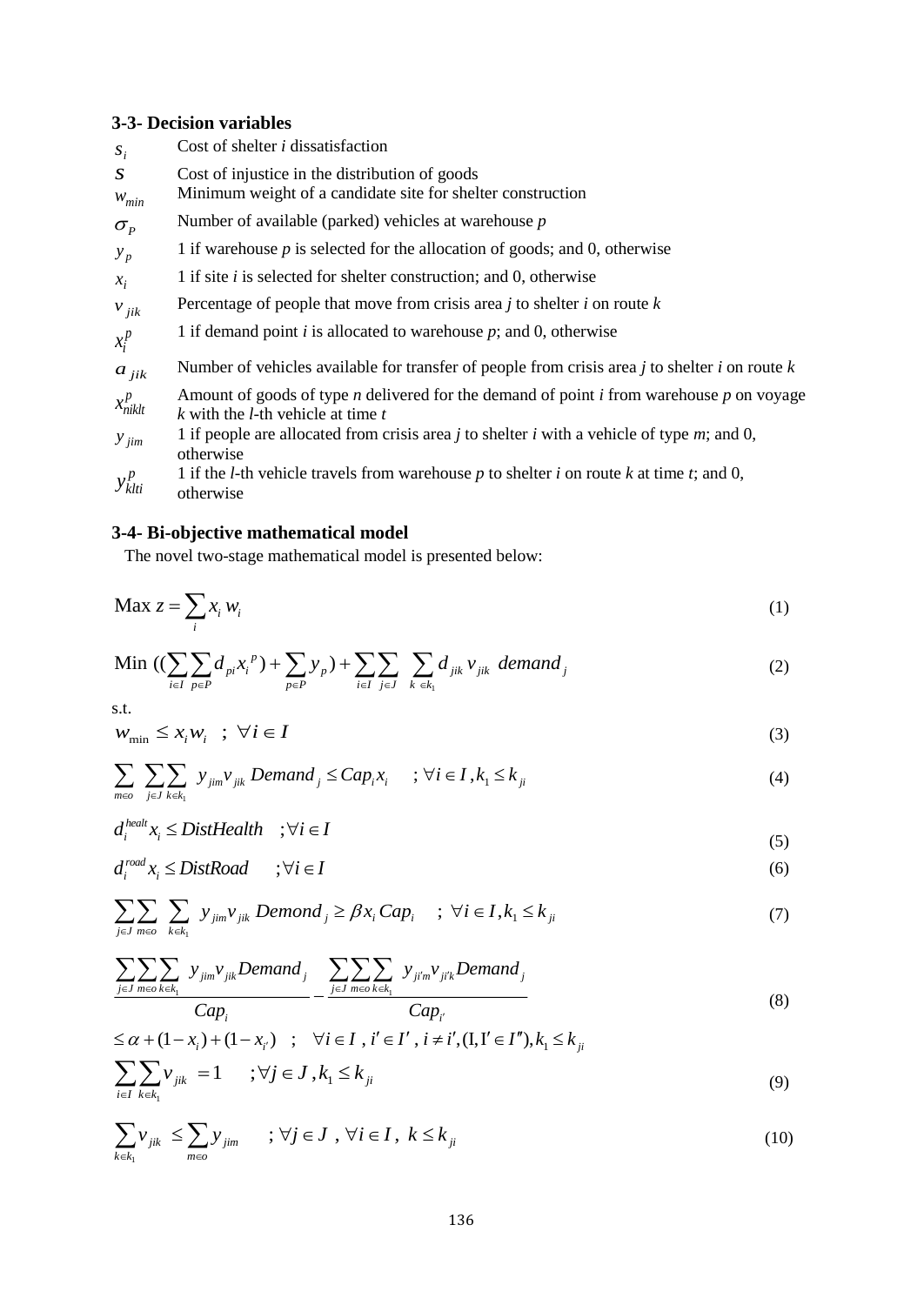$$
\sum_{j \in J} y_{jim} \le x_i \quad ; \, \forall i \in I, \forall m \in o \tag{11}
$$

$$
\sum_{i \in I} x_i \le E \tag{12}
$$

$$
\sum_{k \in k_1} y_{jim} d_{jik} \leq Dis \tan ce \quad ; \ \forall i \in I, \forall j \in J, \ \forall m \in o, k_1 \leq k_{ji}
$$
\n
$$
(13)
$$

$$
a_{jik} \geq \frac{demand_j v_{jik} p_{health}}{c(m_1)} + \frac{demand_j v_{jik} (1 - p_{health})}{c(m_2)}
$$
(14)

$$
;\forall j\in J\text{ , } \forall i\in I\text{ , }k\in k_{i},k_{i}\leq k_{i}
$$

$$
\sum_{i\in I}\sum_{k\in k_1}a_{jik}\leq Q_j\quad;\forall j\in J,k_1\leq k_{ji}
$$
\n
$$
(15)
$$

$$
a_{ijk} \le \sum_{m \in \omega} M y_{jim} \quad ; \forall i \in I, \forall j \in J, k \in k_1, k_1 \le k_{ji}
$$
\n
$$
(16)
$$

$$
N \le \sum_{p \in P} x_i^p \le N' ; \forall i \in I
$$
 (17)

$$
\sum_{p \in P} y_p \le \mu \tag{18}
$$

$$
\sum_{i \in I} x_i^p - My_p \le 0 \quad ; \forall p \in P
$$
 (19)

$$
\sum_{p \in P} x_i^p \le M x_i \quad ; \forall i \in I \tag{20}
$$

$$
y_{jim_1} \ge \frac{\sum_{k \in k_1} v_{jik} demand_j p_{\text{health}}}{M} \quad ; \forall i \in I, j \in J, k_1 \le k_{ji}
$$
 (21)

$$
y_{jim_2} \ge \frac{\sum_{k \in k_1} v_{jik} demand_j (1 - p_{\text{health}})}{M} \quad ; \forall i \in I, j \in J, k_1 \le k_{ji}
$$
 (22)

 The first objective function in equation (1) maximizes the weights of the sites selected for construction of shelters. Equation (2) minimizes the distances from warehouses to the shelters in question and the distances that people travel from crisis areas to the shelters. Constraint (3) ensures that a candidate site will be selected for construction of a shelter if its weight is greater than or equal to the minimum candidate site weight. Constraint (4) ensures that the number of people evacuated from crisis areas and allocated to a shelter once constructed will not exceed the capacity of the shelter. Constraint (5) ensures that the distance from each shelter to healthcare centers will not be more than a certain value. Constraint (6) ensures that the distance from each shelter to the main road cannot exceed a certain value. Constraint (7) ensures that a minimal number of people should be allocated to a shelter once it is constructed for people to be allocated to it. Preventing congestion of population at one shelter while another is totally empty, Constraint (8) ensures that allocation of people to shelters once one is constructed for people to be allocated to it should be balanced.

 Constraint (9) ensures that people's entire demand for evacuation from the crisis area will be responded to. Constraint (10) ensures that people evacuated from the crisis area will be allocated to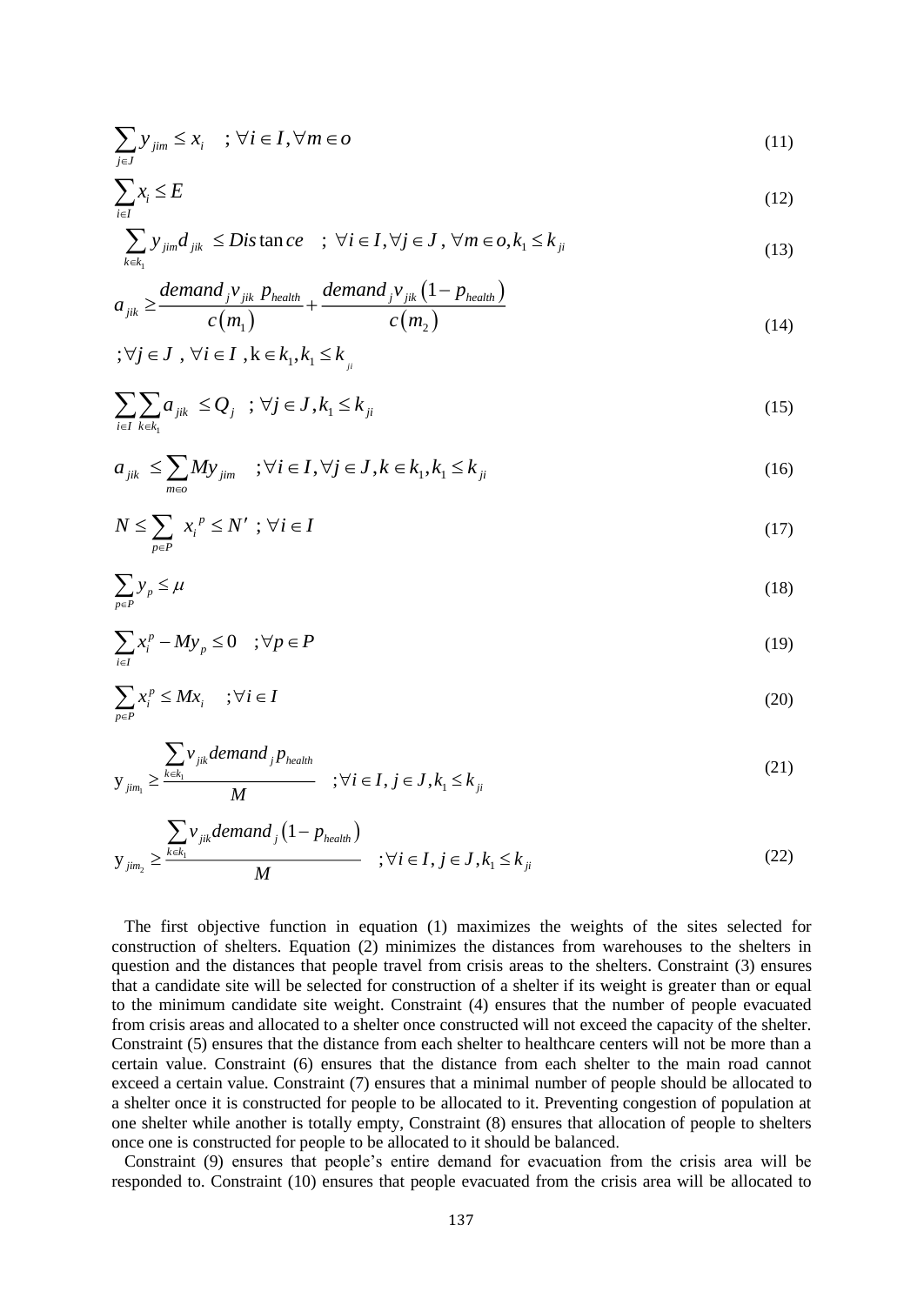shelters. Constraint (11) ensures that people will be allocated to a shelter from crisis areas if it has been constructed. Constraint (12) ensures that the number of open shelters will not exceed a certain value. Constraint (13) ensures that the distance people travel to arrive at a shelter from the crisis area once allocated to that shelter should not be more than a certain value. Constraint (14) ensures that the number of vehicles that travel from the crisis area to the shelter for evacuation of people should cover people's demand for evacuation. Constraint (15) ensures that the number of vehicles used for evacuation of people from the crisis area to shelters will not exceed the number of vehicles available at the crisis area. Constraint (16) ensures that vehicles evacuated from the crisis area will be allocated to shelters. Constraint (17) expresses that minimum and maximum numbers of warehouses allocated to each shelter. Constraint (18) ensures that the number of constructed warehouses will not be more than a certain value. Constraint (19) ensures that each shelter will be allocated at least to one warehouse. Constraint (20) ensures that a shelter is allocated to warehouses if it has been constructed. Constraints (21) and (22) ensure that people are definitely allocated shelters if evacuated from the crisis area.

$$
\begin{split} \n\text{Min} \left[ \left( \sum_{n \in n'} \sum_{i \in I} \sum_{t \in t_2} \left( \sum_{p \in P} \sum_{k \in k_2} \sum_{l} x_{niklt}^p \right) \right) p_n \right] w_1 + \\ \n& \left[ \left( \sum_{n \in n'} \sum_{i \in I} \sum_{t \in t_2} \sum_{l} \sum_{p \in P} \sum_{k \in k_2} \sum_{l} x_{niklt}^p \right) \right] f p_n \right] w_2 + \\ \n& + \left[ \sum_{k \in k_2} \sum_{l} \sum_{t \in T} \sum_{i \in I} \sum_{p \in P} c_k y_{klt}^p \right] w_3 + \left[ s \right] w_4 + \left[ \sum_{p \in P} \sigma_p j \right] \n\end{split} \tag{23}
$$

s.t.

$$
\sigma_p \le \zeta_p Y_p \quad ; \forall p \in P \tag{24}
$$

$$
\sigma_p \leq \zeta_p - \left( \max \left\{ \frac{\sum_{n \in n'} \sum_{i \in I} a_n x_{niklt}^p}{\omega}, \frac{\sum_{n \in n'} \sum_{i \in I} b_n x_{niklt}^p}{F} \right\} \right)
$$
(25)

$$
\forall p \in P, \forall k \in k_2, \forall l \in \mathcal{L}_p, \forall t \in T
$$
  

$$
\sum_{k \in k_2} \sum_{l=1}^{\mathcal{L}_p} \sum_{t \in T} \sum_{i \in I} y_{kli}^p - MY_p \le 0 \quad ; \forall p \in P, k_2 \le k_{pi}
$$
 (26)

$$
\sum_{i\in I} \sum_{k\in k_2} y_{kli}^p t_{kli}^p \le T \qquad ; \forall p \in P \ , \ \forall l \in \mathcal{L}_p \ , \ \forall t \in T, k_2 \le k_{pi} \tag{27}
$$

$$
x_{nikl}^p \le My_{kli}^p
$$
  
\n
$$
\forall p \in P, \forall n \in n', \forall i \in I, \forall k_2 \in K, k_2 \le k_{pi}, \forall l \in \mathcal{L}_p, \forall t \in T
$$
\n(28)

$$
\sum_{p \in P} \sum_{k \in k_2} \sum_{l} x_{niklt}^P \ge \sum_{k \in k_1} \sum_{j \in J} v_{jik} \ Demand_j \tag{29}
$$

$$
;\forall n \in n',\ \forall i \in I, t \in T, k_2 \le k_{pi}, k_1 \le k_{ji}
$$

$$
\sum_{n \in n'} \sum_{i \in I} a_n(x_{niklt}^P) \le \omega \quad ; \, \forall p \in P, \forall k \in k_2, k_2 \le k_{pi}, \forall l \in \mathcal{L}_p, \forall t \in T
$$
\n
$$
(30)
$$

$$
\sum_{n \in n'} \sum_{i \in I} b_n(x_{niklt}^P) \le F \qquad ; \forall p \in P, \forall k \in k_2, k_2 \le k_{pi}, \forall l \in \mathcal{L}_p, \forall t \in T
$$
\n
$$
(31)
$$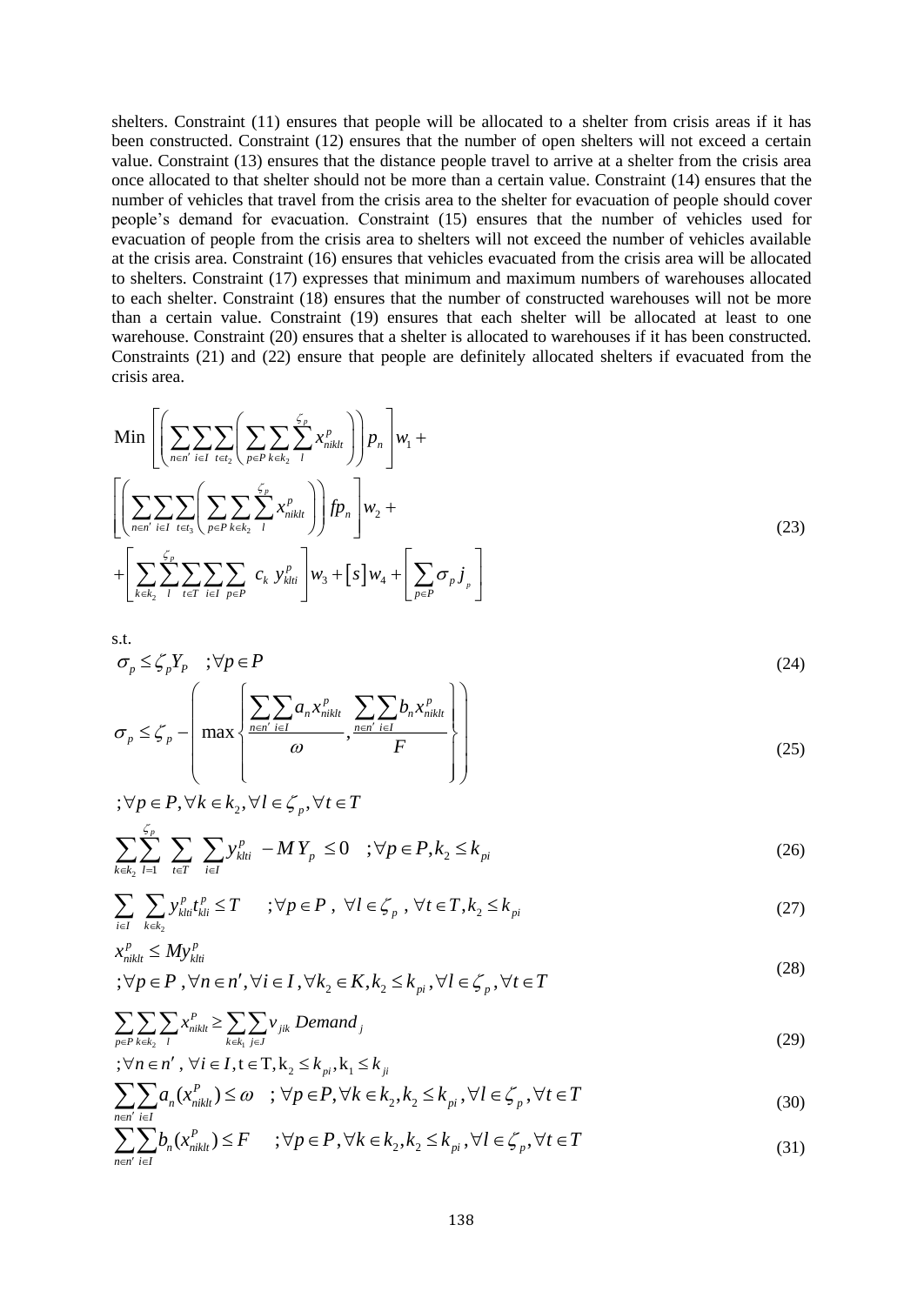$$
\sum_{k \in k_2} \sum_{l}^{f_p} x_{niklt}^p \le U_n^p x_l^p
$$
\n
$$
\vdots \forall n \in n', \forall p \in P, \forall i \in I, t \in T, k \le k_{pi}
$$
\n
$$
S_i = \left[ \left( \sum_{n \in n'} \sum_{t \in t_2} \sum_{p \in P} \sum_{k \in k_2} \sum_{l}^{f_p} x_{niklt}^p \right) p_n + \left( \sum_{n \in n'} \sum_{t \in t_3} \sum_{p \in P} \sum_{k \in k_2} \sum_{l}^{f_p} x_{niklt}^p \right) f p_n \right]
$$
\n(33)

$$
\begin{aligned} \n\therefore \forall i \in I, k_2 \le k_{pi} \\ \n\text{S} = \text{max s} \quad \text{min s} \quad \forall i \in I \n\end{aligned} \n\tag{24}
$$

$$
S = \max s_i - \min s_i \quad ; \quad \forall i \in I
$$
  
\n
$$
a_{ik} \ge 0 \quad and \quad \text{integer} \quad ; \quad \forall k_1 \in K, k_1 \le k_i, \quad \forall j \in J, \quad \forall i \in I
$$
\n
$$
(34)
$$

$$
x_i \in \{0,1\} \tag{36}
$$

$$
y_{\text{sim}} \in \{0,1\} \tag{37}
$$

$$
x_{\text{cm}}^P \in \{0,1\} \tag{38}
$$

$$
x_i \in \{0,1\} \tag{38}
$$
  
\n
$$
Y_P \in \{0,1\} \tag{39}
$$
  
\n
$$
y_{kli}^P \in \{0,1\} \tag{40}
$$

$$
0 \le \sigma_p \le \zeta_p \quad \text{and integer} \tag{41}
$$

$$
v_{jik} \ge 0 \tag{42}
$$

$$
x_{\textit{niklt}}^p \ge 0 \quad \text{and integer} \tag{43}
$$

$$
;\forall p \in P, \forall n \in n', \forall i \in I, \forall k_2 \in K, \forall l \in \mathcal{L}_p, \forall t \in T
$$

 The second-stage objective function in equation (23) minimizes the cost of allowed and disallowed delays in response to demands, travel cost for delivery of goods from the warehouse to shelters, cost of injustice, and cost of the number of vehicles parked at warehouses. Constraint (24) ensures that the number of vehicles parked at a warehouse is not greater than the number of vehicles at its disposal if it is open. Constraint (25) calculates the number of vehicles parked at a warehouse. Constraint (26) ensures that a vehicle can be selected only from the warehouse, if they are open. Constraint (27) ensures that the duration of travel will not exceed total available time if it takes place from the warehouse to shelters. Constraint (28) ensures that goods are delivered if travel begins at the warehouse. Constraint (29) ensures that the amount of goods delivered from warehouses to the shelter should be at least equal to the demand at the shelter.

 Constraint (30) ensures that the weight of goods delivered from a warehouse to shelters will not be more than the weight capacity of the vehicles at the disposal of the warehouse. Constraint (31) ensures that the volume of goods delivered from a warehouse to shelters will not exceed the volume capacity of the vehicles at the disposal of the warehouse. Constraint (32) ensures that the number of goods delivered to a shelter from a warehouse will not be more than its capacity if the shelter is allocated to the warehouse. Constraint (33) calculates the cost of dissatisfaction at a shelter. Constraint (34) calculates the cost of injustice. Constraint (35) suggests that the variable concerning the number of vehicles traveling from the crisis area to the shelter should be a positive integer in the problem. Constraints (36) to (40) pertain to the binary variables in the problem. Constraint (41) suggests that the vehicle variables in the problem are integers, and specifies their upper limits. Constraint (42) suggests that the problem variables are positive. Constraint (43) suggests that the problem variables are positive integers.

#### **4- Experimental results**

 In this section, we design a problem and examine the results to achieve the purposes of the research. The GAMS software and CPLEX solver are utilized for solving the considered problem on an Intel Core i5 2.50 GHz PC system with 8 GB of RAM.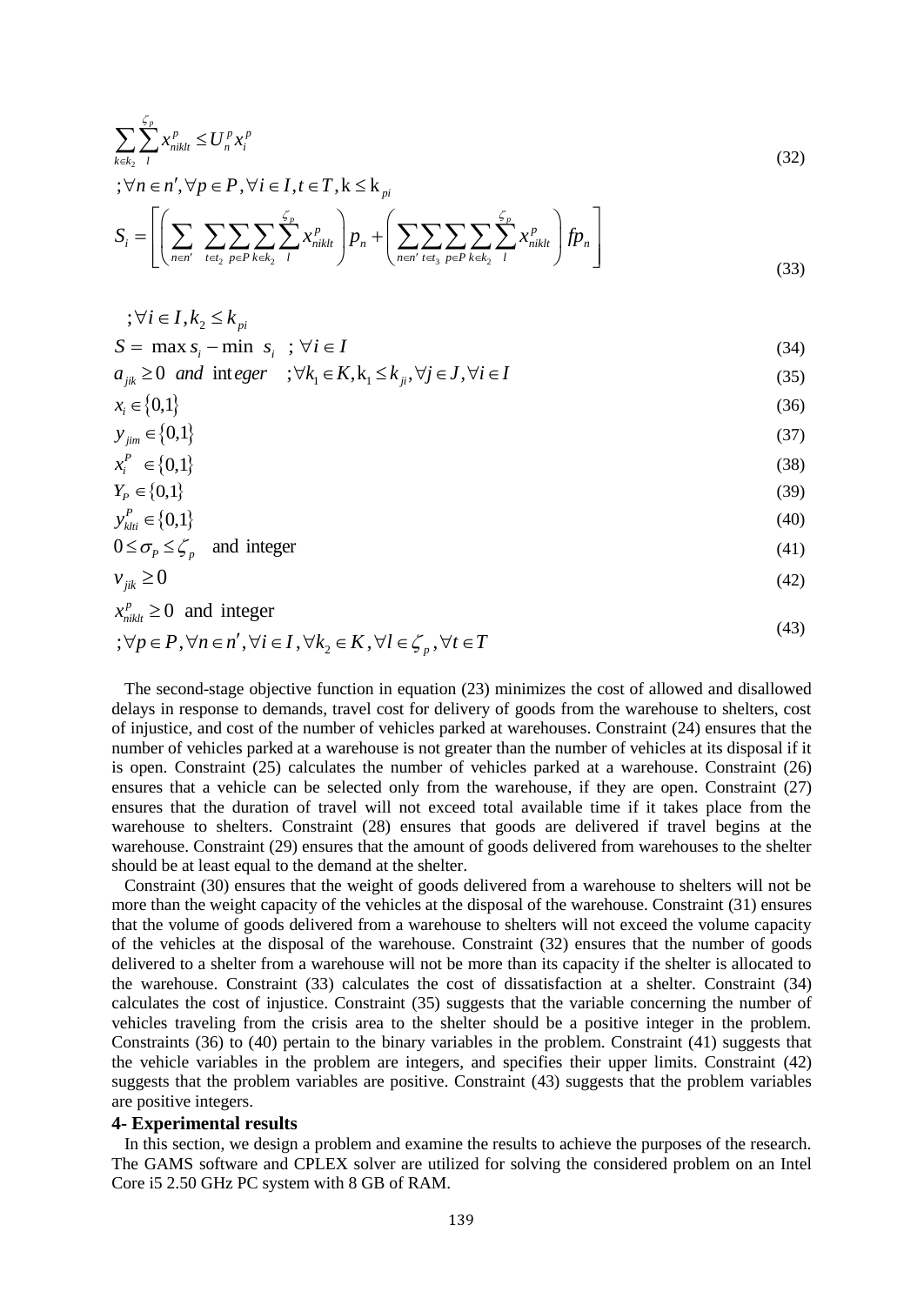The hypothetical region studied in the designed problem is composed of two crisis areas, in which 10 candidate sites are introduced for the construction of shelters. Based on the evaluation criteria, a specific weight is defined for each of the shelters. It is assumed here that the number of vehicles at the disposal of each warehouse is five, and the minimum and maximum numbers of warehouses that can be allocated to each shelter are 1 and 2, respectively. The time period required for goods to be delivered from the warehouses to the shelter with no delay is three hours, the time for delivery with allowed delay is two hours, and disallowed delay is three hours. Furthermore, the goods selected in this study include water, tents, food, and relief vehicles. The maximum number of shelters that can be constructed is eight. Injured people, who need to be hospitalized, are regarded here as the injured, and ambulances are required for evacuation of these people from crisis areas to shelters. Besides, the number of affected people in the neighborhood is considered as the demand in the crisis area for evacuation. The candidate sites for construction of shelters and locations of the available hospitals are shown in figure 1.

 Furthermore, the population, the probability that the people are healthy, and the number of vehicles required for evacuation of the people in the selected neighborhoods are stated in table 2. The weights and capacities of candidate sites for the construction of shelters and their distances from warehouses are shown in table 3. Distances of the hospitals available in the region and on the main road from candidate sites for the construction of shelters are shown in table 4.



**Fig 1.** Locations of the candidate shelters, warehouses, and hospitals

| <b>Table 2.</b> Required data in the crisis areas      |       |      |     |  |  |  |  |  |
|--------------------------------------------------------|-------|------|-----|--|--|--|--|--|
| Number of vehicles<br>Health probability<br>Population |       |      |     |  |  |  |  |  |
| First neighborhood                                     | 10500 | 0.98 | 520 |  |  |  |  |  |
| Second neighborhood                                    | 11224 | 0.97 | 450 |  |  |  |  |  |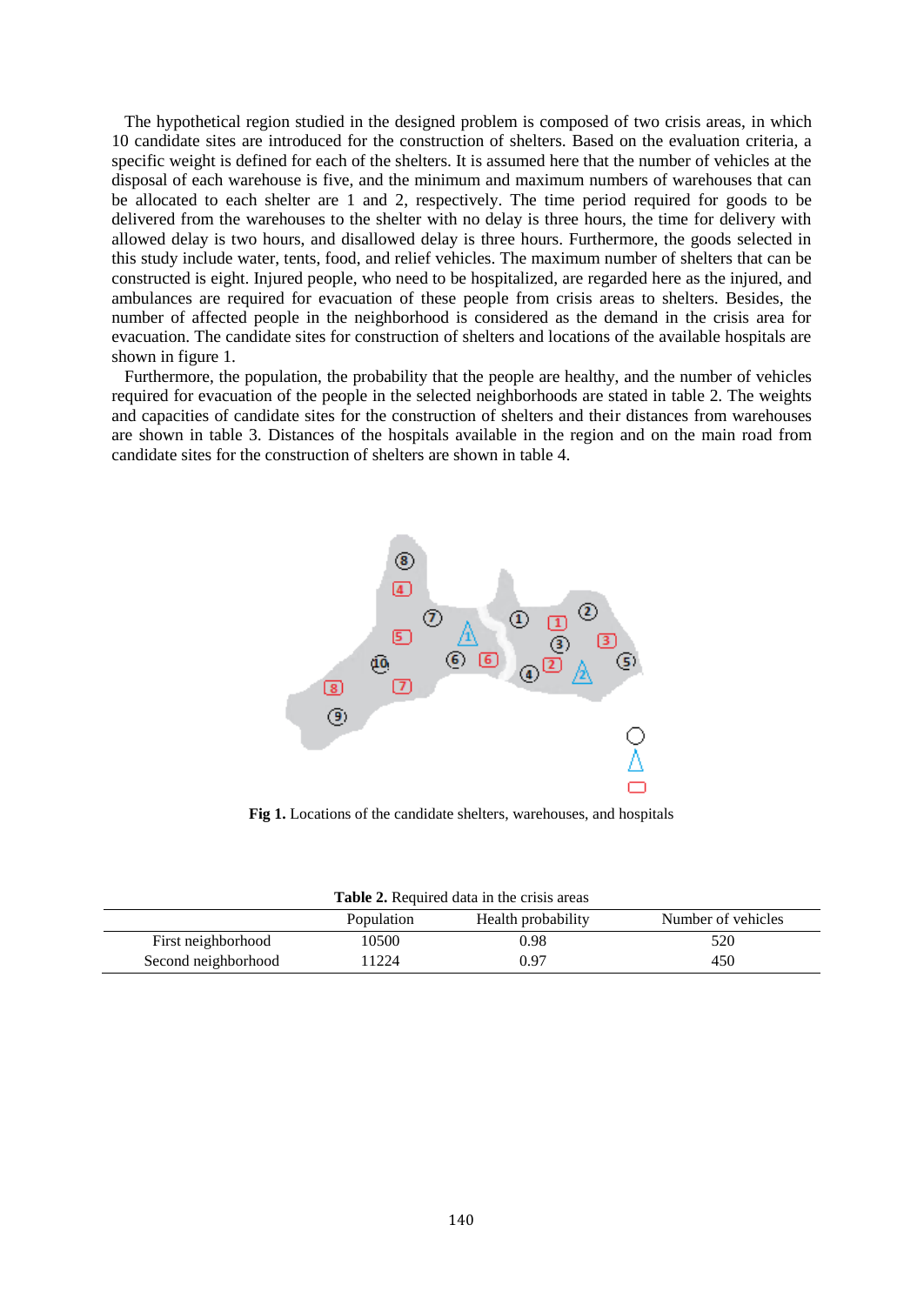| Respective       | Capacity | ັ<br>Weight | Site number | Respective       | Capacity | Weight | Site number |
|------------------|----------|-------------|-------------|------------------|----------|--------|-------------|
| distances of the |          |             |             | distances of the |          |        |             |
| candidate sites  |          |             |             | candidate sites  |          |        |             |
| from the two     |          |             |             | from the two     |          |        |             |
| candidate        |          |             |             | candidate        |          |        |             |
| warehouses       |          |             |             | warehouses       |          |        |             |
|                  | 0.1      | 1000        | $(205-120)$ | 6                | 0.1      | 950    | $(195-228)$ |
| 2                | 0.05     | 800         | $(378-113)$ | 7                | 0.1      | 750    | $(141-121)$ |
| 3                | 0.02     | 700         | $(205-243)$ | 8                | 0.05     | 890    | $(178-248)$ |
| 4                | 0.03     | 500         | $(193-157)$ | 9                | 0.05     | 1000   | $(328-146)$ |
| 5                | 0.2      | 1000        | $(224-176)$ | 10               | 0.3      | 780    | $(154-143)$ |

**Table 3**. Weights of the candidate sites for the construction of shelters

**Table 4.** Distances of candidate sites for shelter construction from available hospitals in the region and on the

|          | Hospital No. |     |     |     |     |     |     |     | Main |
|----------|--------------|-----|-----|-----|-----|-----|-----|-----|------|
| Site No. |              | 2   | 3   | 4   | 5   | 6   | 7   | 8   | road |
|          | 356          | 383 | 247 | 176 | 165 | 194 | 290 | 295 | 157  |
| 2        | 179          | 344 | 47  | 34  | 30  | 153 | 296 | 300 | 115  |
| 3        | 102          | 274 | 243 | 143 | 144 | 234 | 154 | 167 | 124  |
| 4        | 239          | 344 | 365 | 280 | 285 | 360 | 341 | 359 | 190  |
| 5        | 293          | 286 | 185 | 112 | 118 | 186 | 303 | 306 | 138  |
| 6        | 110          | 307 | 81  | 71  | 84  | 222 | 292 | 267 | 134  |
| 7        | 108          | 298 | 76  | 98  | 101 | 252 | 297 | 264 | 182  |
| 8        | 199          | 329 | 220 | 177 | 183 | 223 | 361 | 374 | 159  |
| 9        | 213          | 426 | 222 | 111 | 190 | 222 | 366 | 366 | 192  |
| 10       | 66           | 436 | 226 | 250 | 260 | 280 | 417 | 428 | 185  |

 The above problem is solved by GAMS software and CPLEX solver. The optimal values of the objective functions are as follows:

- The first objective value: 0.85,
- The second objective value: 2457629,
- The third objective value (second stage):  $1.9873*10E6$ .

 Furthermore, the runtime is 17 minutes. For a better understanding of the design proposed for the problem, the optimal design is shown in figure 2. According to this figure, candidate sites 1, 3, 4, and 5 from neighborhood and sites 6, 8, 9, and 10 in the second neighborhood are selected as qualified proposed shelters. Given the capacity of selected shelters, the critical area demand is clearly covered. Furthermore, the number of selected shelters is not exceeded the relevant upper bound. Besides, it is obvious in the proposed design that people are allocated to the constructed shelters, and no constructed shelter becomes unused and no crisis area is uncovered. A number of vehicles available on the routes for evacuation of people from crisis areas to shelters are suggested in Table 5. The output data in this table indicate that demand at the crisis areas has been covered. Furthermore, the number of vehicles available on the routes has not been more than available one at crisis areas. It is also shown in the table that all the constructed shelters have been allocated to one warehouse. It is found based on the output data in this table that the percentage of people allocated to each shelter does not exceed its capacity and that demand for evacuation of crisis areas is covered.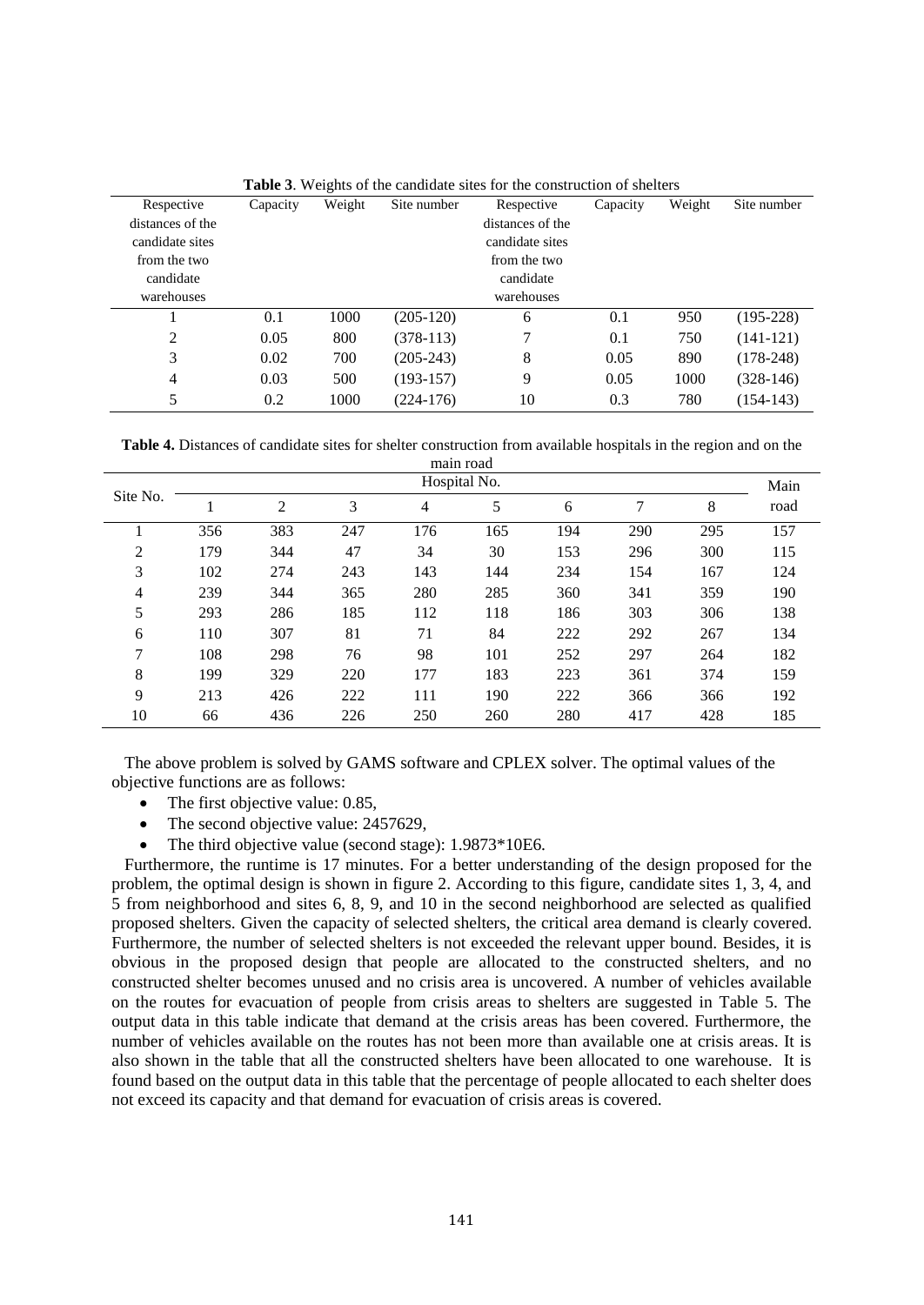

**Fig 2.** Shelters selected among candidate sites

| <b>Table 5.</b> Numbers of vehicles on the routes, allocations of the shelters to the warehouses, and percentage of |
|---------------------------------------------------------------------------------------------------------------------|
| people on each route                                                                                                |

| Site | Number of                | Warehouse                | Percentage of  | Site | Number of                | Warehouse                | Percentage of            |
|------|--------------------------|--------------------------|----------------|------|--------------------------|--------------------------|--------------------------|
| No.  | vehicles                 | No.                      | people on each | No.  | vehicles                 | No.                      | people on each           |
|      |                          |                          | route          |      |                          |                          | route                    |
|      | $K1-106$                 |                          | 0.267          | 6    | $K2-104$                 |                          | 0.283                    |
| 2    | $\overline{\phantom{0}}$ | $\overline{\phantom{0}}$ | $\blacksquare$ |      | $\overline{\phantom{0}}$ | $\overline{\phantom{0}}$ | $\overline{\phantom{0}}$ |
| 3    | $K2-101$                 |                          | 0.254          | 8    | $K2-103$                 |                          | 0.280                    |
| 4    | $K2-84$                  |                          | 0.212          | 9    | $K1-104$                 | 2                        | 0.286                    |
| 5    | $K1-106$                 |                          | 0.267          | 10   | $K2-55$                  | ↑                        | 0.150                    |

### **5- Conclusion**

 Crisis management is of great importance in today's societies, as the number of crises that occur in the world increases every year. Relief logistics includes about 80 percent of activities in preparedness and response, two of the four phases of crisis management. Therefore, all societies should prevent and predict the needs by utilizing their capabilities. As clear from the occurred events, much more damage was incurred in cases of defective crisis management and lack of correct plans. In the present research, relief logistics was utilized for reduction of loss of life and injury upon the occurrence of an earthquake, and a novel two-stage mathematical model was presented for this purpose. The shelter location for people's short-term primary residence, warehouse location, and the travelled distance were investigated at the first stage, and allocation of relief goods to people, idle vehicles at warehouses, and the number of voyages was addressed at the second stage. To validate the model, some small-sized examples were designed and to evaluate the proposed problem, a detailed problem was then suggested. Finally, the results were analyzed by an enumeration method. The following suggestions are made for future research:

- Using the proposed model for different regions considering relief routes with weight coefficients for the amount of urban fabric dilapidation,
- Prioritizing people for evacuation from the crisis area to shelters based on physical condition, etc.,
- Solving the model using meta-heuristic algorithms.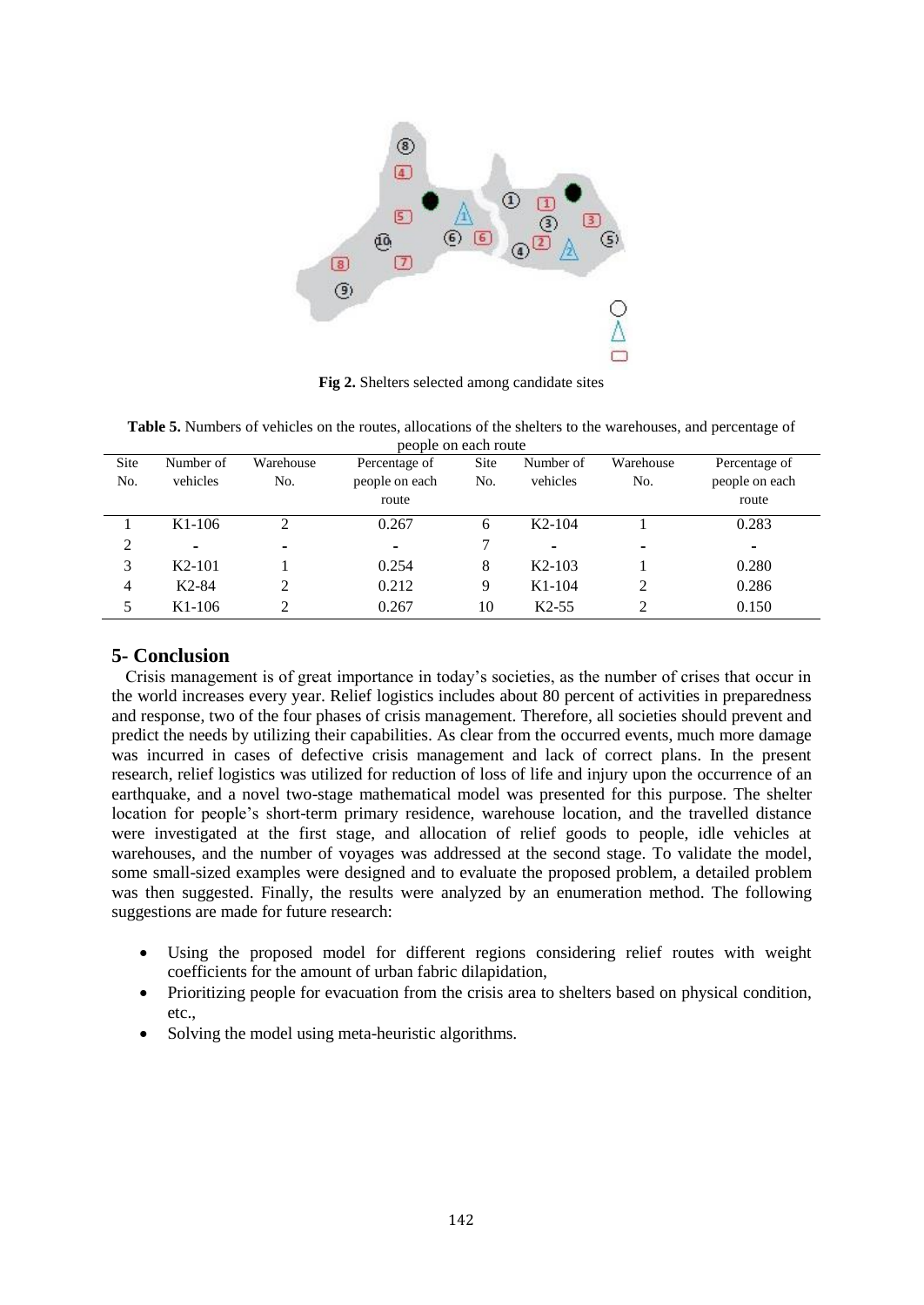### **References**

Aalami, S., & Kattan, L. (2017). Fair dynamic resource allocation in transit-based evacuation planning. *Transportation Research Procedia*, 23, 400-419.

Abounacer, R., Rekik, M & Renaud. J. (2014). An exact solution approach for multi-objective location–transportation problem for disaster response. *Computers & Operations Research.* 41: p. 83- 93.

Afshar, A & Haghani, A. (2012). Modeling integrated supply chain logistics in real-time large-scale disaster relief operations. *Socio-Economic Planning Sciences*. 46(4): p. 327-338.

Ahmadi, M., Seifi, A & Gharahi, A. (2013). A humanitarian logistics model for minimizing loss after an earthquake in very large and actual scale. *Quarterly of Emergency Management*.

Alinaghian, M & Mokhatab Rafiei, A.G. (2015). Disaster relief vehicle routing with covering tour approach and fuzzy demands using Hybrid Harmony Search Algorithm *Journal of Industrial Engineering*, Volume 49, Issue 1.

Balcik, B., et al. (2010). Coordination in humanitarian relief chains: Practices, challenges and opportunities. *International Journal of Production Economics*, 126(1): p. 22-34.

Barzinpour, V & Esmaeili, F. (2014). A multi-objective relief chain location distribution model for urban disaster management. *The International Journal of Advanced Manufacturing Technology*. 70(5- 8): p. 1291-1302.

Bayram, V., Tansel, B.Ç & Yaman, H. (2015). Compromising system and user interests in shelter location and evacuation planning. *Transportation research part B*: methodological. 72: p. 146-163.

Behl, A., & Dutta, P. (2018). Humanitarian supply chain management: a thematic literature review and future directions of research. *Annals of Operations Research*, Article in Press.

Bellomo, N., et al. (2016). Human behaviours in evacuation crowd dynamics: from modelling to "big data" toward crisis management. *Physics of Life Reviews*. 18: p. 1-21.

Bish, D.R., E. Agca & R. Glick. (2014). Decision support for hospital evacuation and emergency response. *Annals of Operations Research*, 221(1): p. 89-106.

Boonmee, C., Arimura, M & Asada, T. (2017). Facility Location Optimization Model for Emergency Humanitarian Logistics. *International Journal of Disaster Risk Reduction*. 24: p. 485-498.

Cavdur, F., Kose-Kucuk, M & Sebatli, A. (2016). Allocation of temporary disaster response facilities under demand uncertainty: An earthquake case study. *International Journal of Disaster Risk Reduction*. 19: p. 159-166.

Chen, L.-M., Liu, Y.E & Yang S.-J.S. (2015). Robust supply chain strategies for recovering from unanticipated disasters. *Transportation Research Part E*: Logistics and Transportation Review. 77: p. 198-214.

Duque, P.A.M., Dolinskaya, I.S & Sörensen, K. (2016). Network repair crew scheduling and routing for emergency relief distribution problem. *European Journal of Operational Research*. 248(1): p. 272-285.

Edrissi, A., et al. (2013). A multi-agent optimization formulation of earthquake disaster prevention and management. *European Journal of Operational Research*. 229(1): p. 261-275.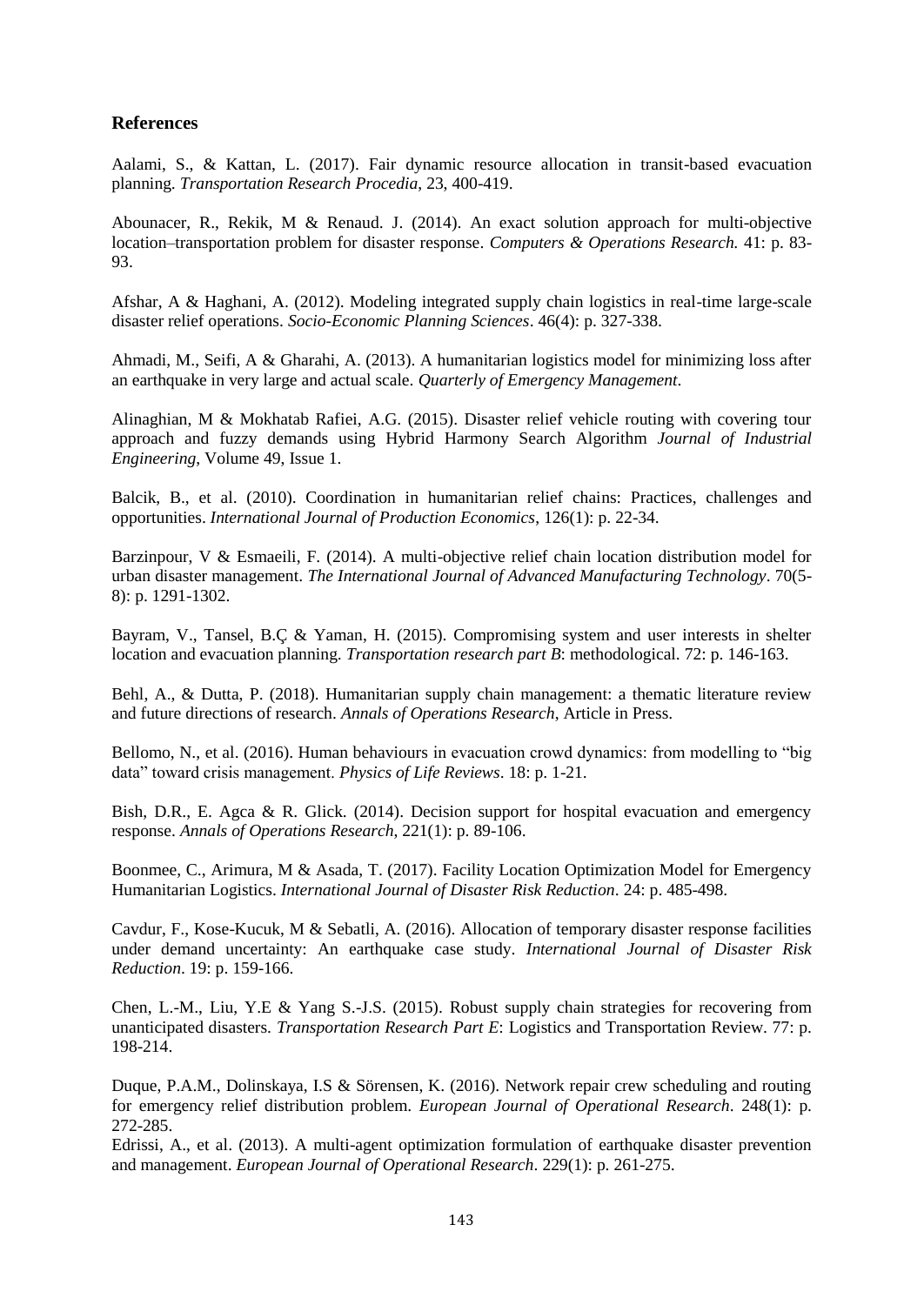Farahani, R.Z., et al. (2012). Covering problems in facility location: A review. *Computers & Industrial Engineering*. 62(1): p. 368-407.

Goerigk, M., Deghdak, K & Heßler, P. (2014). A comprehensive evacuation planning model and genetic solution algorithm. *Transportation Research Part E*: Logistics and Transportation Review. 71: p. 82-97.

Goerigk, M., Deghdak, K & T'Kindt, V. (2015). A two-stage robustness approach to evacuation planning with buses. *Transportation Research* Part B: Methodological. 78: p. 66-82.

Goerigk, M., Hamacher, H.W & Kinscherff, A. (2018). Ranking robustness and its application to evacuation planning. *European Journal of Operational Research*. 264 (3): p. 837-846.

Khayal, D., et al. (2015). A model for planning locations of temporary distribution facilities for emergency response. *Socio-Economic Planning Sciences*. 52: p. 22-30.

Kılcı, F., Kara, B.Y & Bozkaya, B. (2015). Locating temporary shelter areas after an earthquake: A case for Turkey. *European Journal of Operational Research*. 243(1): p. 323-332.

Li, J., et al. (2015). A minor modification in the model for describing congestion and recovery along evacuation paths. *Land Use Policy*. 42: p. 751-758.

Li, X., et al. (2011). Covering models and optimization techniques for emergency response facility location and planning: a review. *Mathematical Methods of Operations Research*, 74(3): p. 281-310.

Lin, Y.-H., et al. (2012). Location of temporary depots to facilitate relief operations after an earthquake. *Socio-Economic Planning Sciences*, 46(2): p. 112-123.

Loree, N., & Aros-Vera, F. (2018). Points of distribution location and inventory management model for Post-Disaster Humanitarian Logistics. *Transportation Research Part E: Logistics and Transportation Review,* 116, 1-24.

Mete, H.O & Zabinsky, Z.B. (2010). Stochastic optimization of medical supply location and distribution in disaster management. *International Journal of Production Economics*, 126(1): p. 76- 84.

Mohammadi, A., Taghikhani, Sh, Sahnesarayi, L.K & Mirzahashemi, N. (2014). First Printing, Nashre Shahr Publications, Acquaintance with the Process of Secure Emergency Evacuation in Tehran Neighborhoods.

Monthly earthquake statistics in Iran in 2017. (2017). Iranian Seismological Center. Tehran University Institute of Geophysics[. www.geophysics.ut.ac.ir.](http://www.geophysics.ut.ac.ir/)

Najafi, M., Eshghi, K & Dullaert, W. (2013). A multi-objective robust optimization model for logistics planning in the earthquake response phase. *Transportation Research Part E: Logistics and Transportation Review*. 49(1): p. 217-249.

Nappi, M.M.L & Souza, J.C. (2015). Disaster management: hierarchical structuring criteria for selection and location of temporary shelters. *Natural Hazards*. 75(3) p. 2421-2436.

Natural disasters in the world have quadrupled. (2017). United Nations. September 6, 2017. [www.mikrofonnews.com.](http://www.mikrofonnews.com/)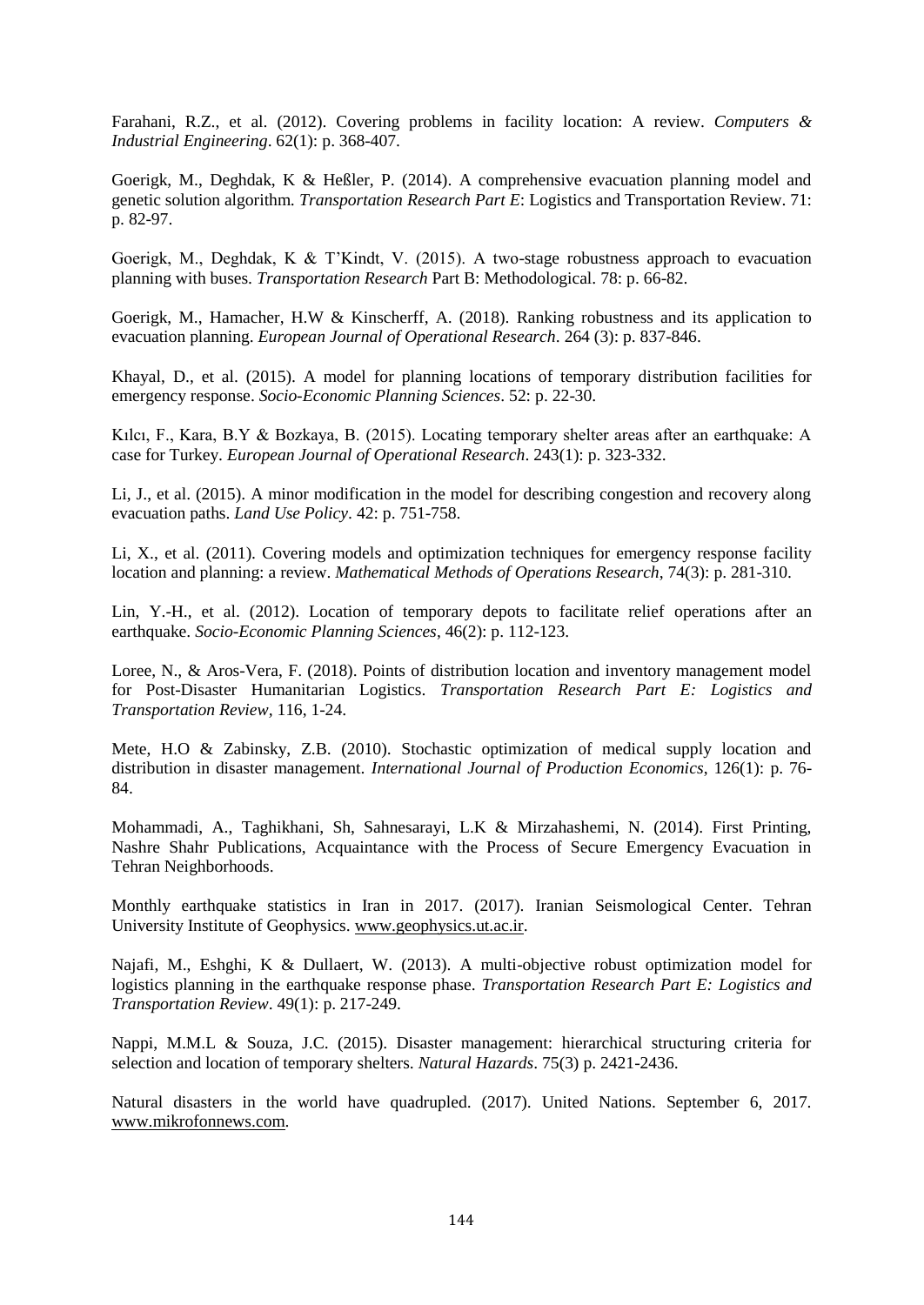Ng, M., Diaz, R & Behr, J. (2015). Departure time choice behavior for hurricane evacuation planning: the case of the understudied medically fragile population. *Transportation Research Part E: Logistics and Transportation Review*. 77: p. 215-226.

Pérez-Galarce, F., et al. (2017). An optimization model for the location of disaster refuges. *Socio-Economic Planning Sciences*. 59: p. 56-66.

Perrucci, D.V., Vazquez, B.A & Aktas, C.B. (2016). Sustainable Temporary Housing: Global Trends and Outlook. *Procedia Engineering*. 145: p. 327-332.

Pillac, V., Hentenryck, P. Van & Even, C. (2016). A conflict-based path-generation heuristic for evacuation planning. *Transportation* Research Part B: Methodological. 83: p. 136-150.

Rabbani, M., Zhalechian, M & Farshbaf‐Geranmayeh, A. (2018). A robust possibilistic programming approach to multiperiod hospital evacuation planning problem under uncertainty. *International Transactions in Operational Research*. 25(1): p. 157-189.

Rahman, S.-u & K.Smith, D. (2000). Use of location-allocation models in health service development planning in developing nations. *European Journal of Operational Research*, 123(3): p. 437-452.

Rahnavard, F & Mohammadpour, Y. (2013). Quarterly of Disaster Prevention and Management Knowledge, Measurement of disaster management preparedness: Identifying measurement criteria in the preparedness phase of disaster management in Iran. Volume 6, Issue 3.

Rennemo, S.J., et al. (2014). A three-stage stochastic facility routing model for disaster response planning. *Transportation Research Part E: Logistics and Transportation Review*. 62: p. 116-135.

Saeidian, B., Mesgari, M.S & Ghodousi, M. (2016). Evaluation and comparison of Genetic Algorithm and Bees Algorithm for location–allocation of earthquake relief centers. *International Journal of Disaster Risk Reduction*.15: p. 94-107.

Shahparvari, S., et al. (2016). Enhancing emergency evacuation response of late evacuees: Revisiting the case of Australian Black Saturday bushfire. *Transportation Research Part E: Logistics and Transportation Review*. 93: p. 148-176.

Shoja, AM., Tavallaei, S & Ziaeian, P. (2011). Location analysis of disaster management bases via GIS: Case study of district 6 of Tehran Municipality. *Journal of Urban Regional Studies and Research*, Volume 3, Issue 10.

Tavakkoli, H., Farajzade, D & Jonaydi, N. (2008). Investigating the Conditions of Provision, Preservation, and Distribution of Food following Bam Earthquake. *Healthcare Research Center*, Research Faculty of Military Medicine, Baqiyatallah University of Medical Sciences.

Tavakkoli, M & Razmi, A. (2012). Principles and Fundamentals of Crisis Management in Industries. First Printing, Soha Danesh, 23-28.

Trivedi, A & A. Singh. (2012). A multi-objective goal programming approach for locating emergency shelters under damage uncertainty. *International Disaster and Risk Conference*, Davos, Switzerland, 26-30 August 2012.

Trivedi, A & Singh, A. (2017). A hybrid multi-objective decision model for emergency shelter location-relocation projects using fuzzy analytic hierarchy process and goal programming approach. *International Journal of Project Management*. 35(5): p. 827-840.